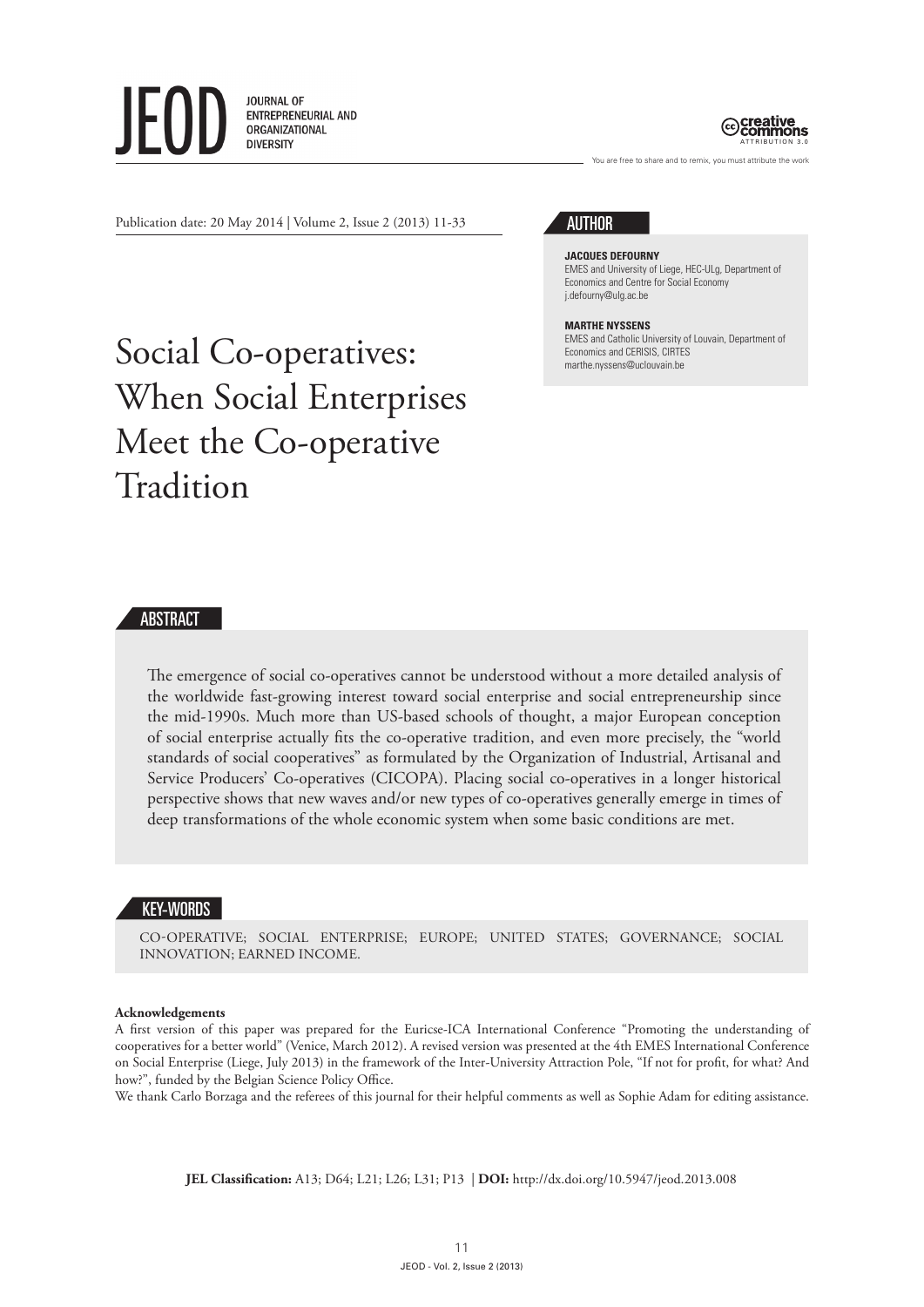#### **1. Introduction**

On the basis of the co-operative principles as adopted by the Equitable Pioneers of Rochdale and later by the International Cooperative Alliance (ICA), it is possible to argue that a great deal of co-operatives have always had a stronger orientation toward the general interest or the public good than most traditional private companies. Indeed, among the co-operative principles reformulated by the International Cooperative Alliance in 1995 at its 100th anniversary, the 7th and last principle explicitly refers to the cooperatives' commitment to contribute to the sustainable development of the whole community. More generally, concerns for fairer economic relations and for promotion of economic democracy in general have always been parts of a true co-operative spirit.

From a more pragmatic point of view, many large co-operatives first focused on the interests of their members and later opened members' advantages to all their customers or users, with or without a symbolic purchase of member share. Moreover, it is not unusual to see co-operatives socialising a part of their profits through support provided to community-oriented projects, although this may also be seen as a more common Corporate Social Responsibility policy. In any case, the border between co-operative members' interests and a larger community interest is sometimes blurred.

However, in spite of some explicit or implicit social contents in many co-operative behaviours, there is no doubt that a new type of co-operative appeared when launched by members seeking first to provide answers to the needs of an entire community or certain target groups in the community and not primarily to their own common needs. Although such co-operatives with a primary social aim may or even must involve in their membership various stakeholders, including persons from the group of beneficiaries, there is actually a difference between these so-called "social co-operatives" and most if not all traditional categories of co-operatives. Moreover, social co-operatives are emerging in many fields of activity that were not covered by traditional forms of co-operatives such as work integration of disadvantaged persons, delivery of social services to vulnerable groups, rehabilitation of deprived areas and so on.

The concept of a social co-operative made its first official appearance in the early 1990s, more precisely in 1991, when the Italian parliament adopted a law creating a specific legal form for "social cooperatives", which then underwent a quite remarkable development. Since then, social co-operatives have also recognized as a new type of co-operative in various countries that also set up specific legal frameworks for such enterprises: Portugal (1996 and 1998), Spain (1999), France (2001), Poland (2006) and Greece (1999 and 2011). Some other countries, like South Korea (2011), created legal frameworks devoted to co-operatives with an explicit primary aim to serve the community or a specific group in the community different from the co-operative's membership.

In various other countries, more open legal frameworks have been adopted to support the development of "social enterprises", which have been increasingly promoted by public authorities or private bodies such as philanthropic foundations. The concept of social enterprise, which includes social co-operatives as one model among others, helps to identify entrepreneurial dynamics driven by a social aim. In those contexts, co-operatives with a primary social aim often emerged and experienced a significant development by adopting a "social enterprise" label and/or by fulfilling conditions allowing them to benefit from various types of support designed for social enterprises at large. Belgium (1995), Finland (2003), Lithuania (2004), the United Kingdom (2005), Italy (2005), South Korea (2007) and Slovenia (2011) have passed laws creating new legal frameworks for social enterprises while generally allowing most traditional legal forms of enterprise, including co-operatives, to be used, provided they are combined with specific features characterising a primary social purpose orientation (Galera and Borzaga, 2009).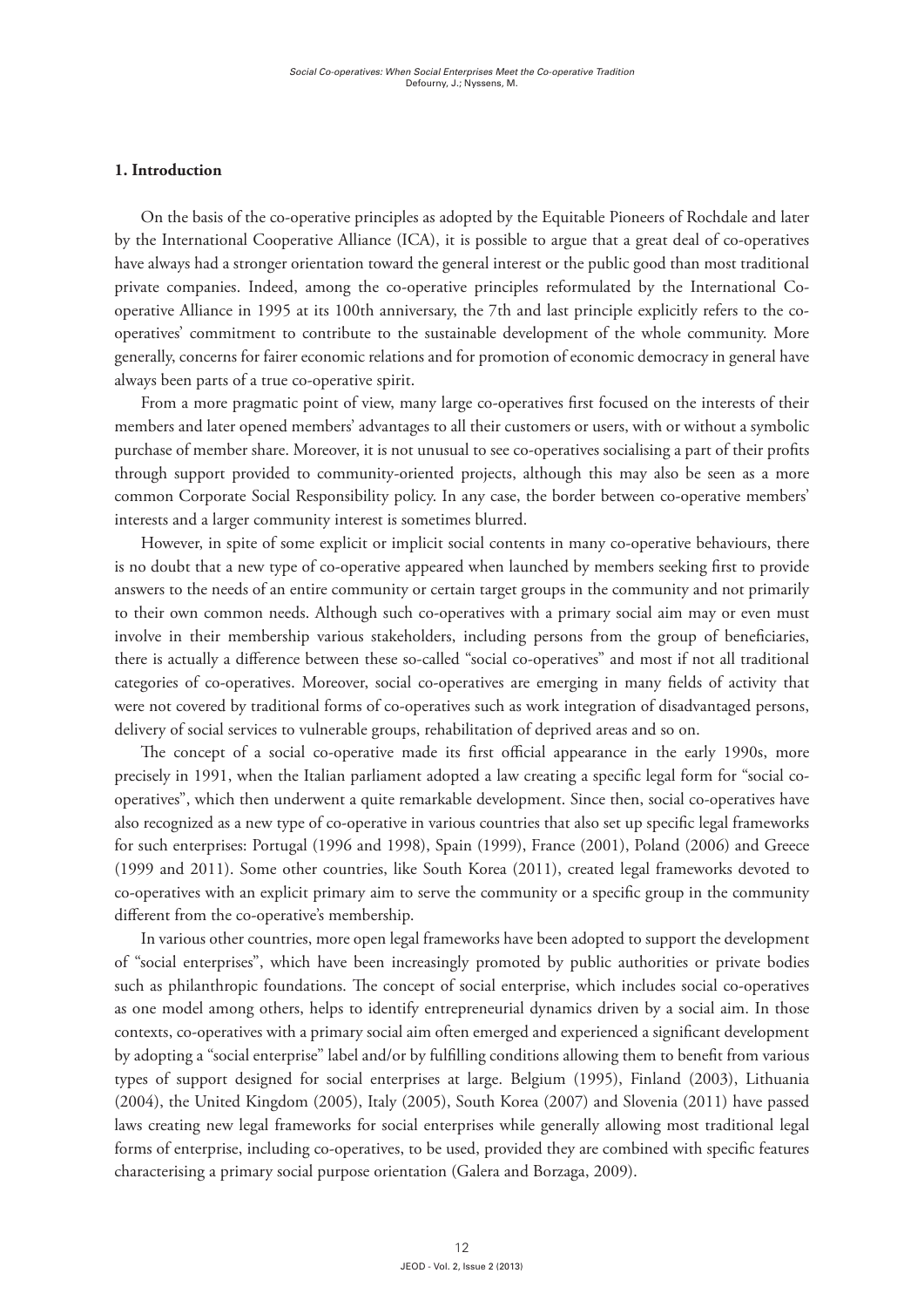More generally, the emergence of social co-operatives and social enterprises more or less explicitly related to the co-operative tradition cannot be understood without a more detailed analysis of the worldwide fast-growing interest toward social enterprise and social entrepreneurship since the mid-1990s. What is striking, however, is that the co-operative component or version of this overall social enterprise upsurge has mainly taken place in Europe and partly in Eastern Asia (Defourny and Kim, 2011), whereas the co-operative tradition and movements did not seem to have an important place in the United States, despite a similarly strong interest in social enterprise in the same period.

Against such a background, the first objective of the present paper is to show why and how European contexts historically paved the way for social enterprise developments that gave birth to social co-operatives or co-operative-like social enterprises in many countries and to analyse briefly to what extent such backgrounds were clearly different in the United States (section 2). As a significant part of social enterprise literature originates in the US and today exerts a clear influence at the global level, we will also look at the main conceptualisations of social enterprise as they have been shaped in both regions and at the extent to which they give place to social co-operatives (section 3). Then, we will show how a major European conception of social enterprise actually fits the co-operative tradition, and more precisely, the "world standards of social co-operatives" as formulated by CICOPA, a sectoral organisation of the International Co-operative Alliance (section 4). Finally, we will try to place social co-operatives in a longer historical perspective to show that new waves and/or new types of co-operatives generally emerge in times of deep transformations of the whole economic system when some basic conditions are met. We will thereby suggest that social co-operatives may expect promising developments, provided key factors actually play their expected roles (section 5).

#### **2. The socio-economic context of social enterprise emergence**

#### *2.1. The European context*

In most Western European countries, third sector organisations—such as non-profit organizations, co-operatives and mutual societies—were already playing a significant role in the provision of services well before the Second World War. Their importance became greater in the 1950s, with some emblematic initiatives set up to combat housing and poverty problems. Many of these organisations were inspired by a (Christian) charitable tradition, but another stream of inspiration stressed participation and mutual aid principles. In the late 1960s and 1970s, the quest for more democracy and equality in all spheres of life led to a blooming of civil society movements addressing major societal issues both through advocacy and provision of services.

In the late 1970s-early 1980s, the persistence of structural unemployment in many European countries, the need to reduce state budget deficits and the need for more active integration policies raised the question of how far the third sector could help to meet these challenges. Indeed, social actors such as social workers and associative militants were facing a lack of adequate public policy schemes to tackle the increasing exclusion of some groups (such as long-term unemployed people, low-qualified people, people with social problems, etc.) from the labour market or more generally from society. In such an overall context, the answers to these emerging challenges by each country varied according to the specificities of the different European models (Defourny *et al.,* 1998; Spear *et al.*, 2001; Nyssens, 2006).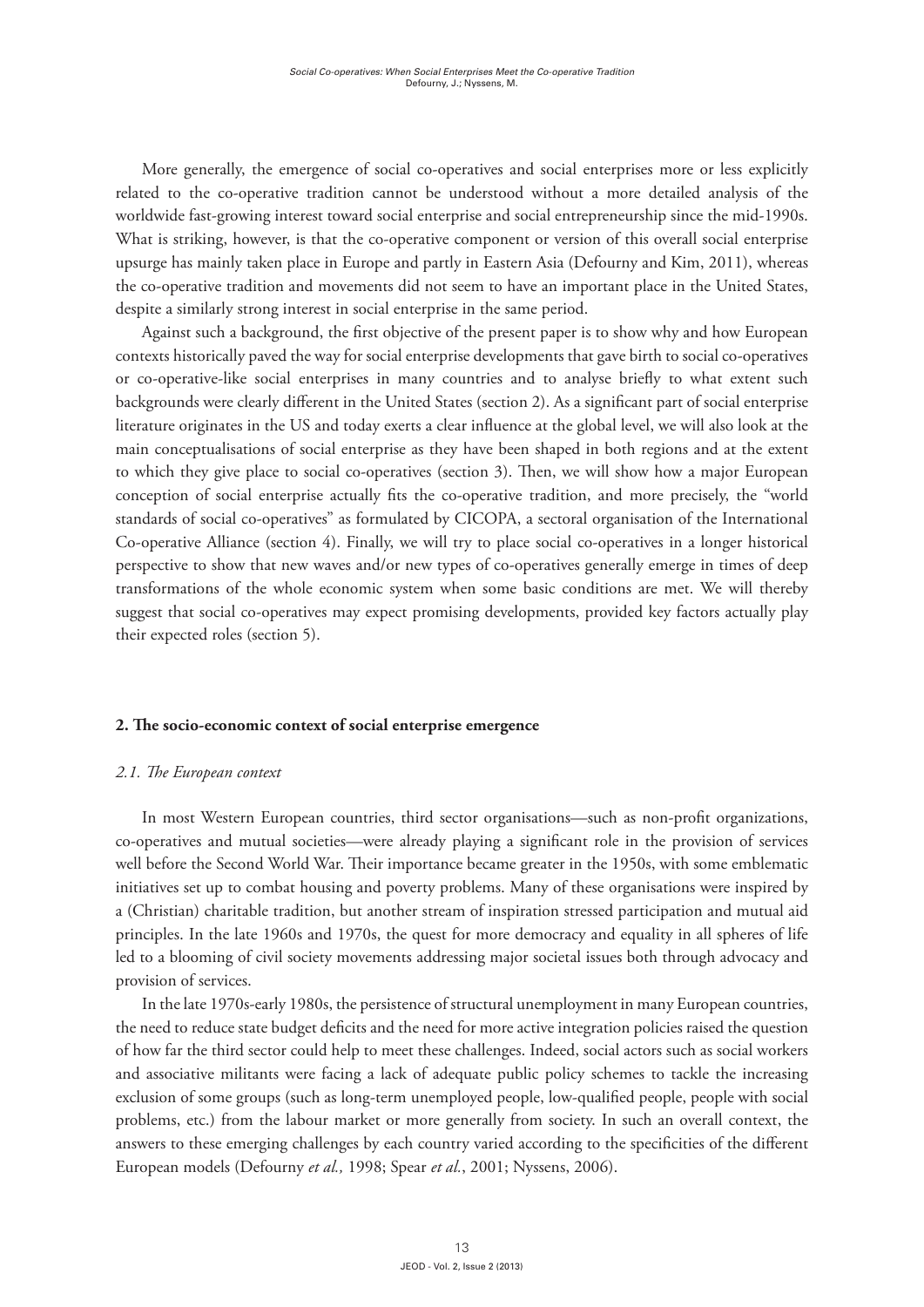# *The Bismarckian countries*

In the countries with a Bismarckian tradition—which, according to the Esping-Andersen typology, can also be referred to as the countries belonging to the "corporatist" group—(namely Belgium, France, Germany and Ireland)<sup>1</sup>, non-profit private organisations, many of which are mainly financed and regulated by public bodies, play an important role in the provision of social services (Salamon *et al.*, 2004).

During the 1980s, public bodies, faced with high rates of unemployment and a crisis in public finances, stopped relying exclusively on passive labour market policies, based on a system of allocation of cash benefits to the unemployed, and developed active labour policies, which aimed to integrate the unemployed into the labour market through professional training programmes, job subsidy programmes, etc.

In a context of lasting collaboration between the state and non-profit organisations in the provision of social services, public bodies heavily relied on associations for the implementation of this "second labour market program". This kind of public scheme fostered the trend toward a more productive role of and entrepreneurial dynamics within the non-profit sector.

# *The Nordic countries*

The Nordic countries are characterised by the highest level of welfare expenditures in Europe and correspond to the "social democratic" group of Esping-Andersen's typology. In these countries, there is traditionally a division of tasks between the state, the business community and civil society (Stryjan, 2006). The welfare state is expected to deliver welfare; the business sector ensures the production, accumulation and creation of jobs; and civil society focuses on the articulation of interests and the shaping of the broad societal agenda. These countries also have a tradition of a co-operative movement, with, *inter alia*, workers' or farmers' co-operatives (Hulgård, 2004).

In the 1980s, in a context characterised by the emergence of new challenges, new dynamics emerged in this co-operative sector. In Sweden, the first new worker co-operatives were initiated in the wake of the Psychiatric Care reform of 1989 (that phased out large closed-environment mental health institutions) by actors within the field of mental care: care personnel, patients and ex-patients (Stryjan, 2004). As the expansion of the Swedish public childcare sector slowed down during the 1980s, parent co-operatives experienced a rapid growth in the framework of a search for new pedagogical models (Pestoff, 2004). With the emergence of these new forms of co-operatives, the co-operative sector, which had traditionally been identified as part of the business sector, appeared in the landscape of the production of welfare.

# *The United Kingdom*

The UK is traditionally viewed as emblematic of the liberal model. In this configuration, a lower level of government social spending is associated with a relatively large voluntary sector, relying mostly on private resources (Salamon *et al.*, 2004). The situation in the UK, though, could rather be described as "mixed"; indeed, the experience of the two World Wars led national public authorities to develop various social programmes with universal coverage in a framework where charities were supported through public subsidies (Lewis, 1999).

This landscape was challenged in the 1970s and 1980s by a new public management approach that stressed quasi-market mechanisms to increase efficiency in service provision. Within a quasi-market, the state still contributes to the financing and the regulation of the service, but provision is open to all kinds

<sup>1</sup> The inclusion of Ireland in this first group may seem rather odd. However, Ireland has one of the highest shares of employment in the non-profit sector, and the latter relies heavily on public funding. Actually, some research has shown that Ireland is a borderline case between the "liberal" and the "corporatist" state (Hicks and Kenworthy, 2003).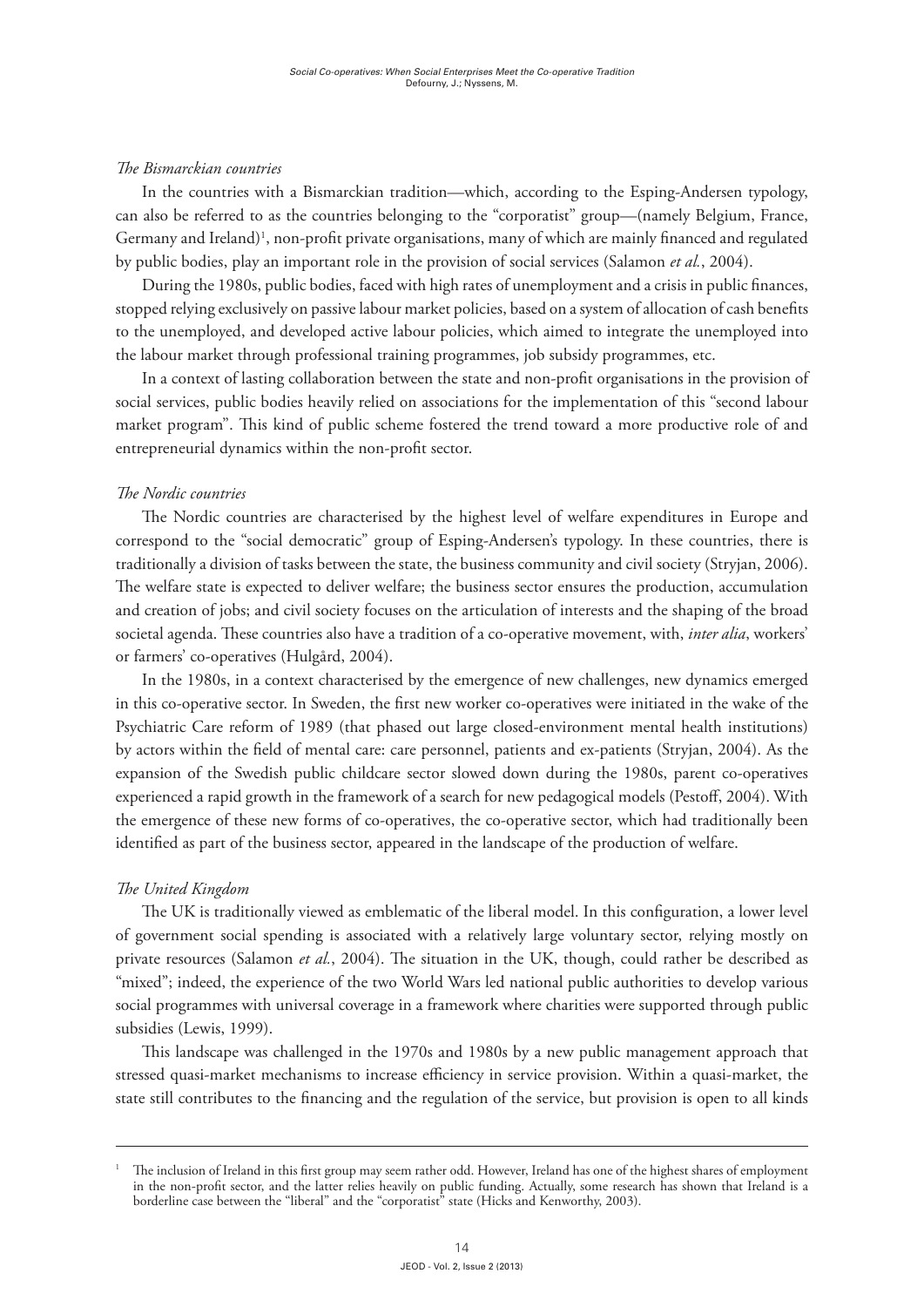of organisations: public sector, third sector and for-profit sector providers compete on the market. The UK community care reform of the early 1990s was emblematic of this trend.

In this context, it seems that what was challenged was not so much the level of social expenditures, but rather the instruments through which the government supported third sector organisations: public money took the form of contracts and third-party payments instead of grants.

#### *The Southern countries*

In Southern countries like Spain, Italy or Portugal, welfare spending in general is lower and the provision of social services financed by the state in particular is underdeveloped. Families are considered the key actors in welfare provision. Historically, Church-related charitable organisations have also played a central role as providers of social services, but this responsibility has been controlled or limited by the state in the 20th century, especially during the fascist period, in order to control civil society. This explains why, in Italy for example, in the 1970s, non-profit organisations were relatively few, and they were merely confined to advocacy activities (Borzaga, 2004). Countries such as Spain and Italy are also characterised by a strong co-operative tradition.

In this context, it is not surprising that, in the late 1980s, new co-operative initiatives emerged in Italy to respond to unmet needs, especially in the field of work integration, as some groups were increasingly excluded from the labour market, and in the field of personal services, in a context of rapid ageing of the population and changes in family structures. In contrast to traditional co-operatives which were primarily oriented toward members' interests, these initiatives were serving a broader community and putting greater emphasis on the dimension of general interest. They also differed from traditional co-operatives in that they often combined different types of stakeholders in their membership (paid workers, volunteers and other supporting members, etc.), whereas traditional co-operatives are usually single-stakeholder organisations.

Although it may have been used elsewhere previously, the concept of "social enterprise" as such seems to have first appeared in this country, where it was promoted through a journal launched in 1990 and entitled *Impresa Sociale.* The concept was introduced at that time to designate these pioneering initiatives for which the Italian Parliament created the legal form of "social co-operative" one year later.

As already mentioned, after the pioneering Italian law adopted in 1991, several other European countries introduced new legal forms reflecting the entrepreneurial approach adopted by this increasing number of "not-for-profit" organisations focusing on a social mission, even though the terms of "social enterprise" or "social co-operative" were not always used as such in the legislation (Defourny and Nyssens, 2008). In some cases, these new legal forms were of the co-operative type, whereas others represented more open models of social enterprise only partly inspired by the co-operative tradition.

#### *2.2. A brief comparison with the North American context*

In the United States, the first root regarding the debate on social entrepreneurship and social enterprises refers to the use of commercial activities by non-profit organisations in support of their mission. As summarised by Kerlin (2006), although such behaviour can be traced back to the very founding of the US, when community or religious groups were selling homemade goods or holding bazaars to supplement voluntary donations, it gained a particular importance in the specific context of the late 1970s and 1980s. Indeed, when the federal government launched the Great Society programmes in the 1960s, a significant share of the huge funds invested in education, health care, community development and poverty programmes was channelled through non-profits operating in these areas instead of being managed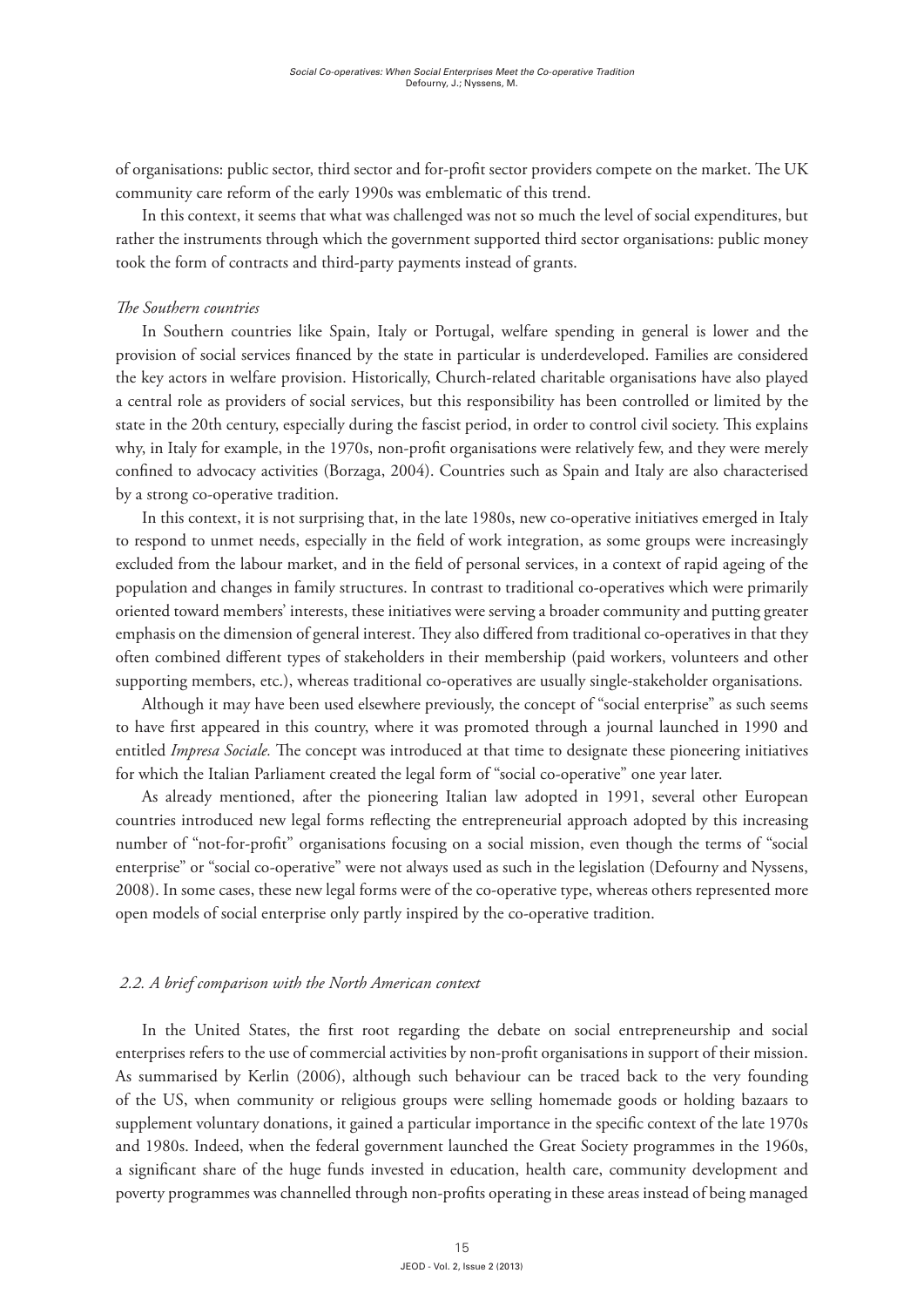by an enlarged public bureaucracy. Such a strategy of course strongly supported the expansion of existing non-profits as well as the creation of many new ones. However, the downturn in the economy in the late 1970s and the increased competition for philanthropic funding led non-profits to face more difficulties in their financing strategies. Non-profits then began to expand their commercial activities to fill the gap in their budget through the sale of goods or services not directly related to their mission.

Although most US scholars would not relate the world of social enterprise to the co-operative tradition, it is interesting to note that US history is marked by an impressive development of users' co-operatives, where the interests of individual members and the stakes of the community as a whole are interwoven. For instance, electric co-operatives are a widespread form in rural areas serving about 42 million people, with 1,000 electricity co-operatives controlling 40 per cent of the country's electricity distribution lines and covering three quarters of American territory2 . Ostrom's pioneering work (1990) explains why such cooperative forms, which are also found in the water supply industry, are sustainable organisations to govern these "commons". While such utilities would often be in the hands of local public authorities in Europe, private initiatives seeking both members' interests and some forms of general interest were and still are quite meaningful in the US tradition.

Beside these traditional single-stakeholder co-operative forms, some forms of social co-operatives are also emerging in the US, even if this movement seems to be weaker than in Europe. Compared to traditional co-operatives, which primarily serve the interests of their members, these social co-operatives seek to provide answers to the needs of a whole community or of some specific target groups. This is the case, for example, in the food industry, where multiple-stakeholder co-operatives bring together consumers, farmers, local distributors and food processors looking to reduce the asymmetry of information to ensure safe and healthy food and to support the local economy (Lund, 2011). Another example can be observed in the field of work integration social enterprises (WISEs), which have proliferated in the US. These social enterprises develop commercial activities to provide job training for disadvantaged populations. Most of them are emerging as business subsidiaries of existing non-profits (Cooney, 2011). However, some of them are embedded in a co-operative tradition that Clamp (2011) characterises as "social purpose worker cooperatives". These co-operatives create jobs and provide training in sectors with a history of poorly paid work (home care for the elderly, childcare, etc.). They are part of a set of initiatives that are labelled, in the US, as "community wealth-building institutions". This kind of organisation "aims at improving the ability of communities and individuals to increase asset ownership, anchor jobs locally, expand the provision of public services, and ensure local economic stability"3 . They can adopt a variety of forms: community development corporations (CDCs), community development financial institutions (CDFIs), employee stock ownership plans (ESOPs), community land trusts (CLTs), co-operatives, and social enterprises in the understanding of commercial non-profits.

Based on a broader vision of entrepreneurship, other roots of this debate can be traced back to Bill Drayton and Ashoka, the organisation he founded in 1980. The mission of Ashoka was (and still is) "to find and support outstanding individuals with pattern-setting ideas for social change" (Drayton and MacDonald, 1993, p. 1). Ashoka focuses on the profiles of very specific individuals, first referred to as public entrepreneurs, able to bring about social innovation in various fields, rather than on the forms of organisation they might set up. Various foundations involved in "venture philanthropy" such as the Schwab Foundation and the Skoll Foundation, among many others, have embraced the idea that social innovation is central to social entrepreneurship and have supported social entrepreneurs.

<sup>2</sup> Cfr. http://www.nreca.coop/about-electric-cooperatives/co-op-facts-figures/

<sup>3</sup> Cfr. http://community-wealth.org/strategies/panel/coops/index.html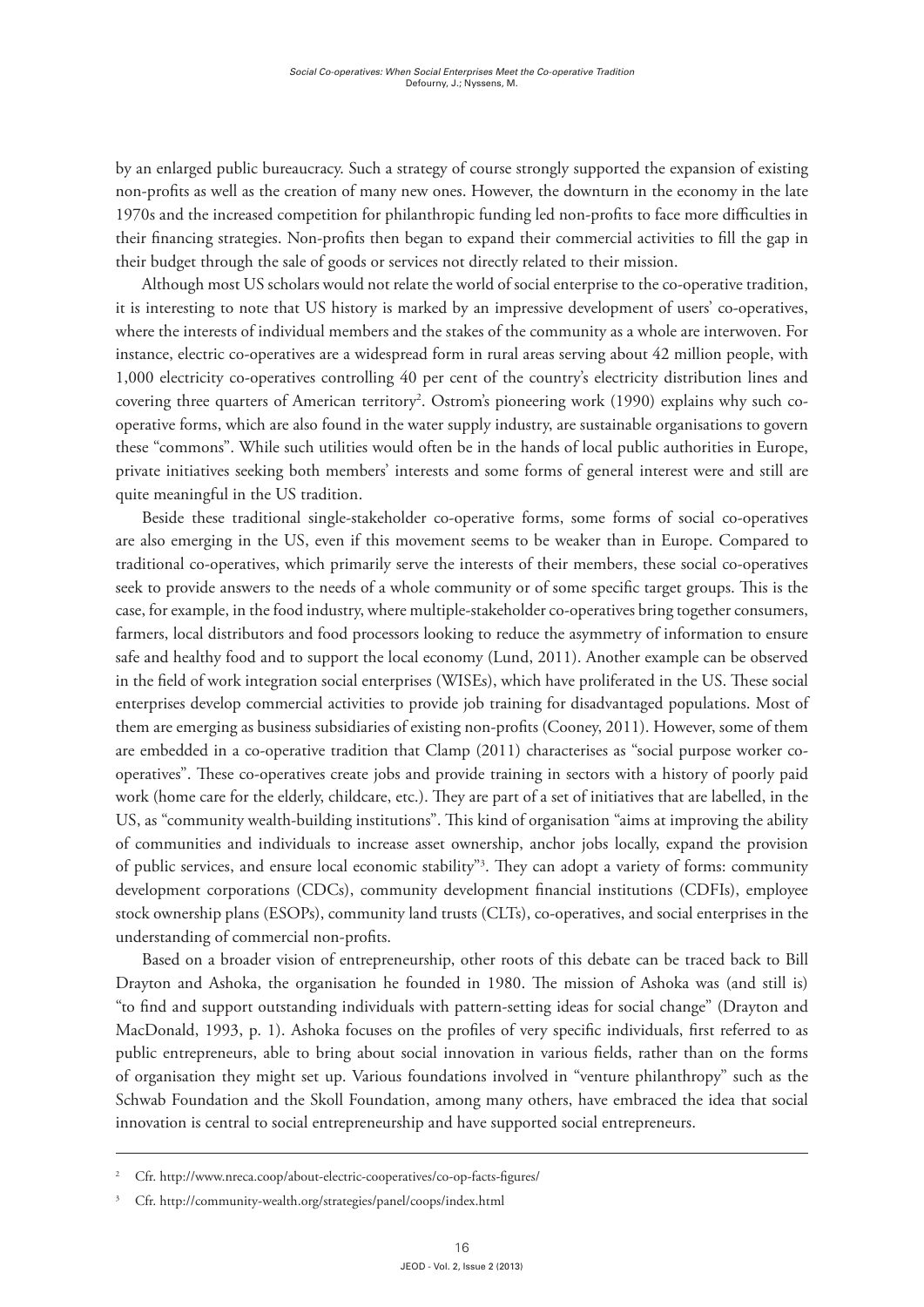Even if the Canadian debate on social enterprise shares many features with its US neighbour, it is more embedded in a collective approach to socio-economic innovation (Mendell, 2010). Canadian social enterprises are clearly rooted in a long history of co-operatives and community initiatives. Community economic development corporations are an emblematic example of this trend. They were established in the early 1980s in urban neighbourhoods in Quebec to tackle the social exclusion of emerging groups in a context of economic crisis. They developed new socio-economic approaches to local development through a process of "institutionalized collaboration between the private sector, community organizations, labour and social movements" (Mendell, 2010; Favreau, 1998). Inspired by the Italian social co-operative model, legislation was passed in 1997 establishing solidarity co-operatives that included citizens as members.

Among common features on both sides of the Atlantic, we note that the field developments around new entrepreneurial behaviours driven by a primary social purpose mainly took place *within the third sector*. While the dominant view of the third sector does not include co-operatives in the United States, it actually does in Europe and Canada. Indeed, according to most European traditions (Evers and Laville, 2004), the third sector brings together co-operatives, associations, mutual societies and increasingly, foundations—in other words, all not-for-profit organisations, i.e. organisations not seeking profit maximisation for those who control them. The third sector they form together is labelled the "social economy" in some European countries (as well as in Canada)<sup>4</sup>, a way to insist on the quest for democracy through economic activity, which has been at the heart of many pioneering initiatives of the 19th and 20th centuries across Europe. This has profound implications, as we shall see, for subsequent conceptual evolutions of social enterprise and entrepreneurship.

#### **3. Major conceptualisations of social enterprise and social entrepreneurship**

Let us first examine how conceptualisations of social enterprise and social entrepreneurship were shaped in the United States. We will then be well-placed to highlight the specificities of European approaches to the same notions.

When looking at the US landscape, what is striking is the diversity of concepts that have been used since the early 1980s to describe entrepreneurial behaviours with social aims that developed in the country, mainly (although not exclusively) within the non-profit sector: "non-profit venture", "non-profit entrepreneurship", "social-purpose endeavour", "social innovation", "social-purpose business", "community wealth enterprise", "public entrepreneurship", "social enterprise", etc. Although the community of nonprofit studies did use several such terms, the conceptual debate has been mainly shaped by scholars belonging to business schools. To classify the different conceptions, Dees and Anderson (2006) have distinguished two major schools of thought. The first school of thought on social enterprise refers to the use of commercial activities by non-profit organisations in support of their mission. Organisations like Ashoka fed a second major school, named the "social innovation" school of thought.

For a discussion of this concept, see Defourny (2001).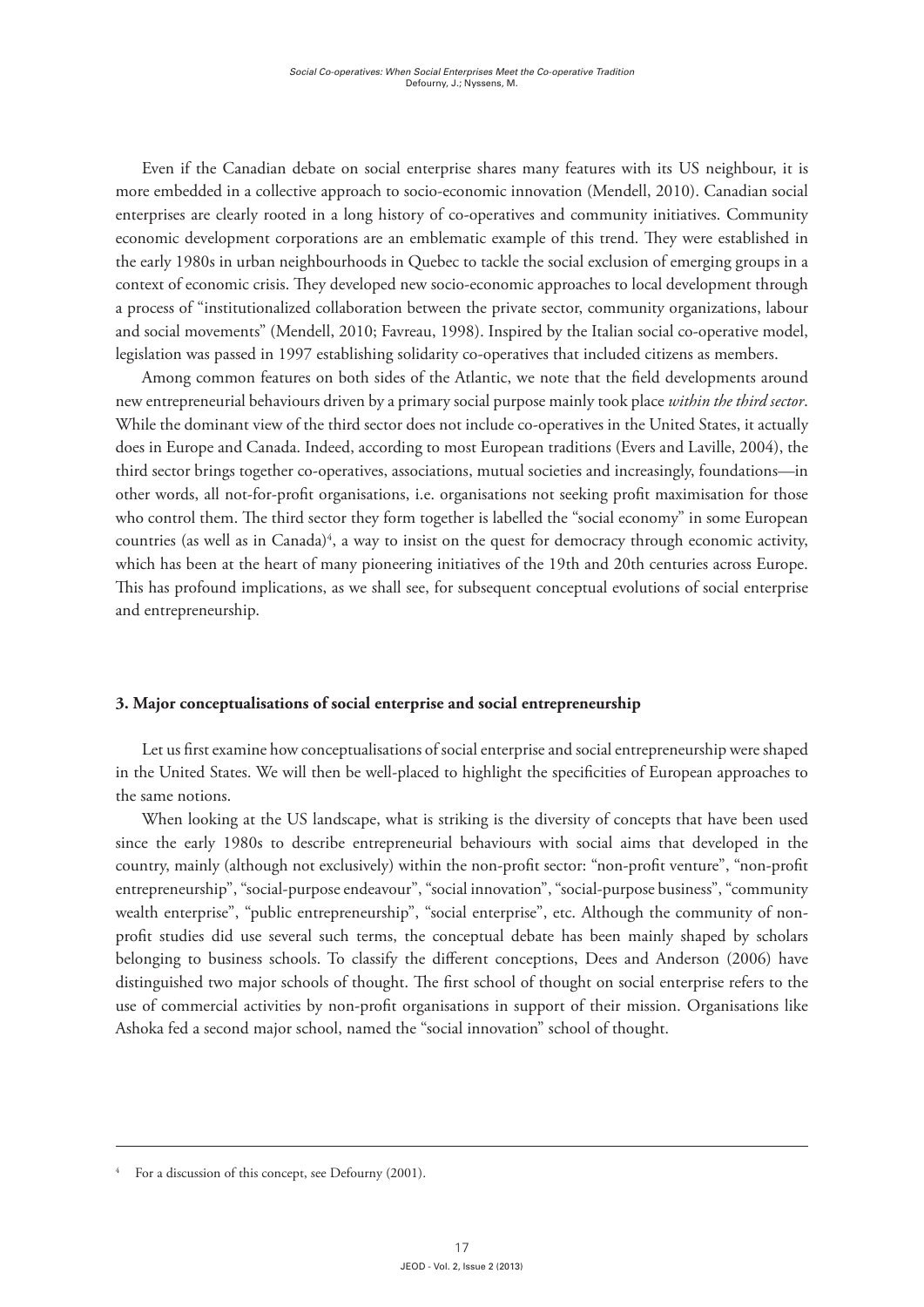#### *3.1. The "earned income" school of thought*

The first school of thought set the grounds for conceptions of social enterprise mainly defined by earned-income strategies. The bulk of its publications were mainly based on non-profits' interest in becoming more commercial (Young and Salamon, 2002) and could be described as "prescriptive": many of them came from consultancy firms and they focused on strategies for starting a business that would earn income in support of the social mission of a non-profit organisation and that could help diversify its funding base (Skloot, 1987). In the late 1990s, the Social Enterprise Alliance, a central player in the field, defined social enterprise as "any earned-income business or strategy undertaken by a non-profit to generate revenue in support of its charitable mission".

In such a perspective, it is straightforward to name that first school the "earned income" school of thought. Within the latter, however, we suggest a distinction between an earlier version, focusing on nonprofits, which we call the "commercial non-profit approach", on the one hand, and a broader version, embracing all forms of business initiatives, which may be named the "mission-driven business approach", on the other hand. This latter approach refers to the field of social purpose venture as encompassing all organisations that trade for a social purpose, including for-profit companies (Austin *et al.*, 2006).

It should also be noted that, as soon as the mid-1990s, some authors, such as Emerson and Twersky (1996), provided an analysis shifting from a sole market orientation to a broader vision of business methods as a path toward achieving increased effectiveness (and not just a better funding) of social sector organisations. Some authors even began to consider various activities undertaken by for-profit firms to assert their corporate social responsibility as part of the whole range of initiatives forming the wide spectrum of social entrepreneurship (Boschee, 1995; Austin, 2000). Of course, this raises some fundamental conceptual issues such as the following: can any social value-generating activity be considered as an expression of social entrepreneurship, even if this activity remains marginal in the firm's overall strategy?

To a large extent, the concept of social business as promoted by Muhammad Yunus can also be related to the "mission-driven business approach", although it also involves stronger conditions: "A social business is a non-loss, non-dividend company designed to address a social objective" (Yunus, 2010). This concept was mainly developed to describe a business model that focuses on the provision of goods or services to (very) poor customers, a new market segment (often called the "bottom of the pyramid") in developing countries. The most often quoted case is the Grameen-Danone joint company, which provides, at very low prices, highly nutritious yoghurt to vulnerable populations in Bangladesh. Such a social business is supposed to cover all its costs through market resources; it is owned by (often large) investors who, at least in Yunus' version, do not receive any dividend, the profits instead being fully reinvested to support the social mission.

#### *3.2. The "social innovation" school of thought*

The second school puts the emphasis on the profile and behaviour of social entrepreneurs in a Schumpeterian perspective as the one developed by the pioneering work of Young (1986). Along such lines, entrepreneurs in the non-profit sector are "change makers", as they carry out "new combinations" in at least one the following ways: new services, new quality of services, new methods of production, new production factors, new forms of organisations or new markets. Social entrepreneurship may therefore be a question of outcomes rather than just a question of incomes. Moreover, the systemic nature of innovation brought about and its impact at a broad societal level are often underlined.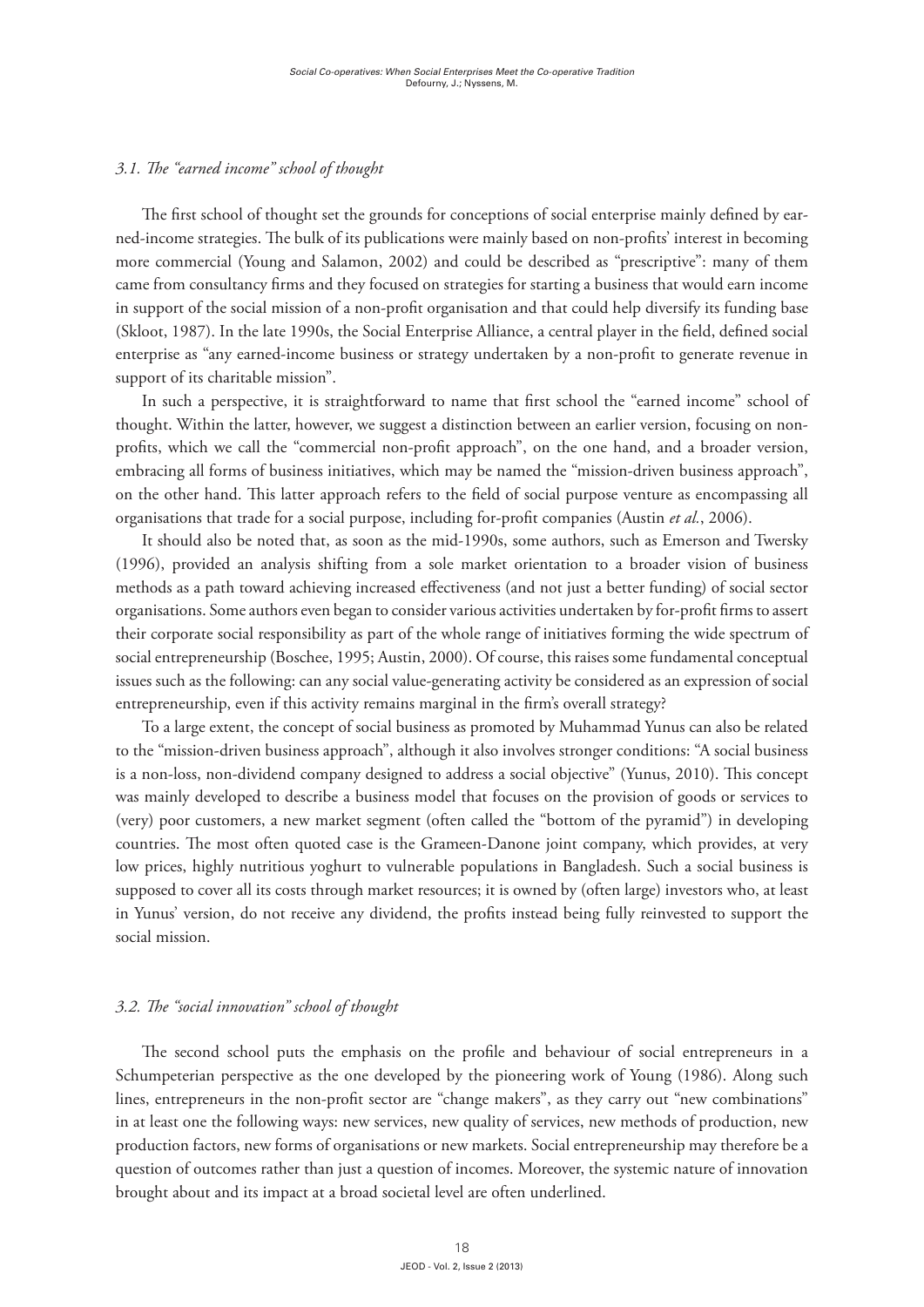Dees (1998, p. 4) proposed the best-known definition of a social entrepreneur in that school of thought. He sees the latter as "playing the role of change agents in the social sector by adopting a mission to create and sustain social value, recognizing and relentlessly pursuing new opportunities to serve that mission, engaging in a process of continuous innovation, adaptation and learning, acting boldly without being limited by resources currently in hand, and finally exhibiting a heightened sense of accountability to the constituencies served and for the outcomes created". Today, such outstanding individuals are often portrayed as heroes of the modern times (Bornstein, 2004).

Although many initiatives of social entrepreneurs result in the setting up of non-profit organisations, many recent works of the social innovation school of thought tend to underline blurred frontiers and the existence of opportunities for entrepreneurial social innovation within the private for-profit sector as well as within the public sphere.

Moreover, divergences between the "social innovation" school and the "earned income" school should not be overstated. Viewing social entrepreneurship as a mission-driven business is increasingly common among business schools and foundations that foster more broadly business methods, not just earnedincome strategies, as a path toward social innovation. Various works stress a "double (or triple) bottom line" vision that can be adopted by all types of enterprise as well as the creation of a "blended value" in an effort to really balance and better integrate economic and social purposes and strategies (Emerson, 2006).

# *3.3. The EMES approach to social enterprise*

Although field initiatives blossomed across Europe, with Italian social co-operatives as an inspiring model in the early 1990s, the concept of social enterprise as such did not really spread during those years. In the academic sphere, major analytical efforts were undertaken from the second part of the 1990s onward, especially by the EMES European Research Network<sup>5</sup>. Indeed, as early as 1996, i.e. before most of the European public policies were launched, a major research programme funded by the European Commission was undertaken by a group of scholars coming from all EU member states. That group progressively developed an approach to identify organisations likely to be called "social enterprises" in each of the fifteen countries forming the EU at the time.

The EMES approach derives from extensive dialogue among several disciplines (economics, sociology, political science and management) as well as among the various national traditions and sensitivities present in the European Union. Moreover, guided by a project that was both theoretical and empirical, it preferred from the outset the identification and clarification of indicators over a concise and elegant definition.

Such indicators were never intended to represent the set of conditions that an organisation should meet to qualify as a social enterprise. Rather than constituting prescriptive criteria, they describe an "ideal-type" in Weber's terms, i.e. an abstract construction that enables researchers to position themselves within the "galaxy" of social enterprises. In other words, they constitute a tool, somewhat analogous to a compass, which helps analysts locate the position of the observed entities relative to one another and eventually identify subsets of social enterprises they want to study more deeply<sup>6</sup>. Those indicators allow identifying brand new social enterprises, but they can also lead to designate as social enterprises older organisations

<sup>5</sup> "EMES" stands for EMergence des Enterprises Sociales en Europe—i.e. the title in French of the vast research project carried out from 1996 through 2000 by the network. The acronym EMES was subsequently retained when the network decided to become a formal international association. See www.emes.net

<sup>6</sup> About the galaxy and compass allegory, see Defourny (2013)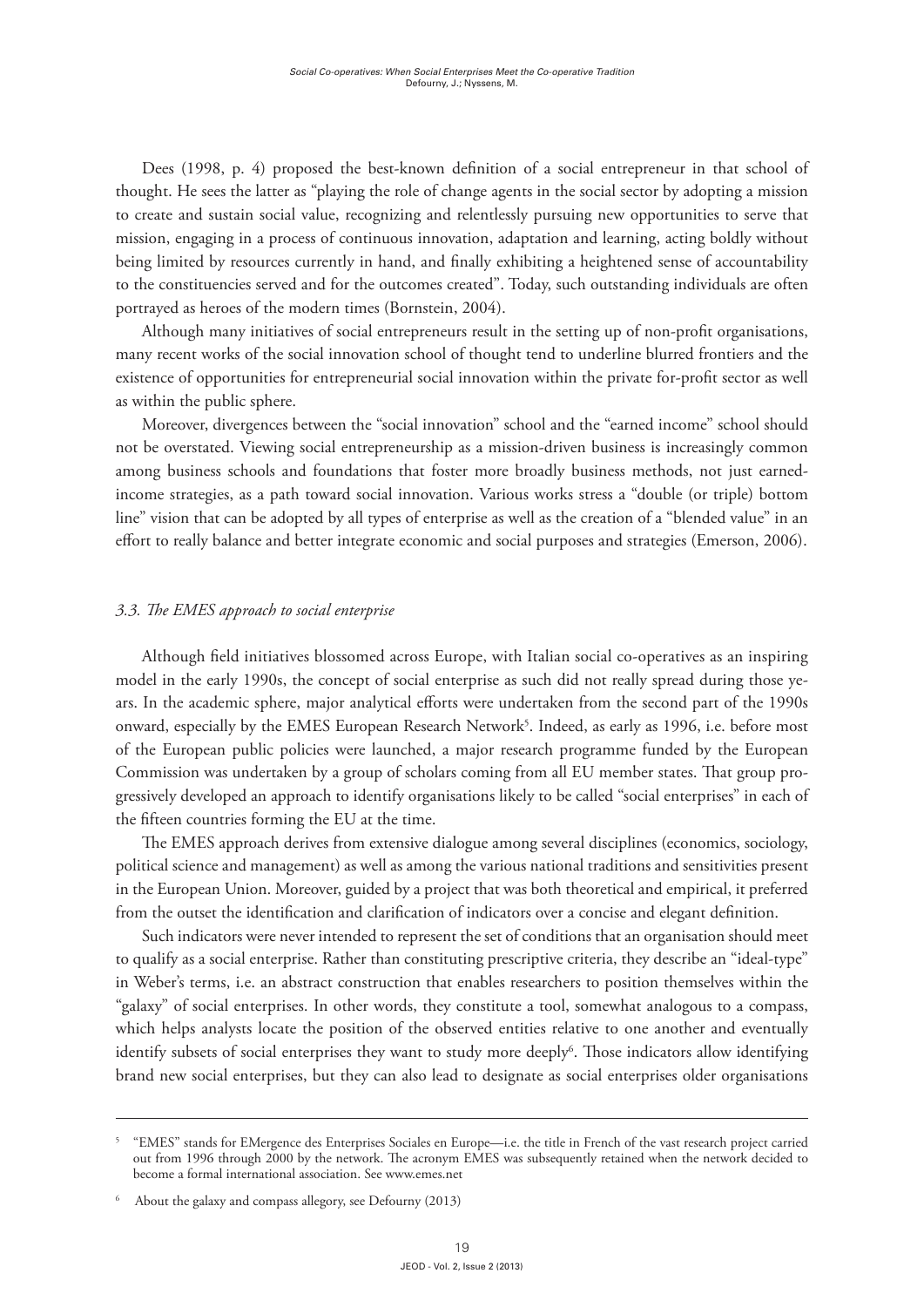being reshaped by new internal dynamics.

The indicators have so far been presented in two subsets: a list of four economic indicators and a list of five social indicators (Defourny, 2001, pp. 16-18). In a comparative perspective, however, it seems more appropriate to distinguish three subsets rather than two, which allows highlighting particular forms of governance specific to the EMES ideal-type of social enterprise. In doing so, we will also recognise more easily many of the usual characteristics of social economy organisations, which are refined here in order to highlight new entrepreneurial dynamics within the third sector (Borzaga and Defourny, 2001).

In such a slightly reshaped EMES approach, three criteria reflect **the economic and entrepreneurial dimensions** of social enterprises:

#### *a) A continuous activity producing goods and/or selling services*

Social enterprises, unlike some traditional non-profit organisations, do not normally have advocacy activities or the redistribution of financial flows (as, for example, many foundations) as their major activity, but they are directly involved in the production of goods or the provision of services to people on a continuous basis. The productive activity thus represents the reason, or one of the main reasons, for the existence of social enterprises.

#### *b) A significant level of economic risk*

Those who establish a social enterprise assume totally or partly the risk inherent in the initiative. Unlike most public institutions, their financial viability depends on the efforts of their members and workers to secure adequate resources.

#### *c) A minimum amount of paid work*

As in the case of most traditional non-profit organisations, social enterprises may also combine monetary and non-monetary resources and voluntary and paid workers. However, the activity carried out in social enterprises requires a minimum level of paid workers.

#### Three indicators encapsulate the **social dimensions** of such enterprises:

#### *d) An explicit aim to benefit the community*

One of the principal aims of social enterprises is to serve the community or a specific group of people. In the same perspective, a feature of social enterprises is their desire to promote a sense of social responsibility at the local level.

#### *e) An initiative launched by a group of citizens or civil society organisations*

Social enterprises are the result of collective dynamics involving people belonging to a community or to a group that shares a well-defined need or aim; this collective dimension must be maintained over time in one way or another, even though the importance of leadership (by an individual or a small group of leaders) must not be neglected.

#### *f) A limited profit distribution*

The primacy of the social aim is reflected in a constraint on the distribution of profits. However, social enterprises not only include organisations that are characterised by a total non-distribution constraint, but also organisations that—like co-operatives in many countries—may distribute profits, but only to a limited extent, thus avoiding profit-maximising behaviour.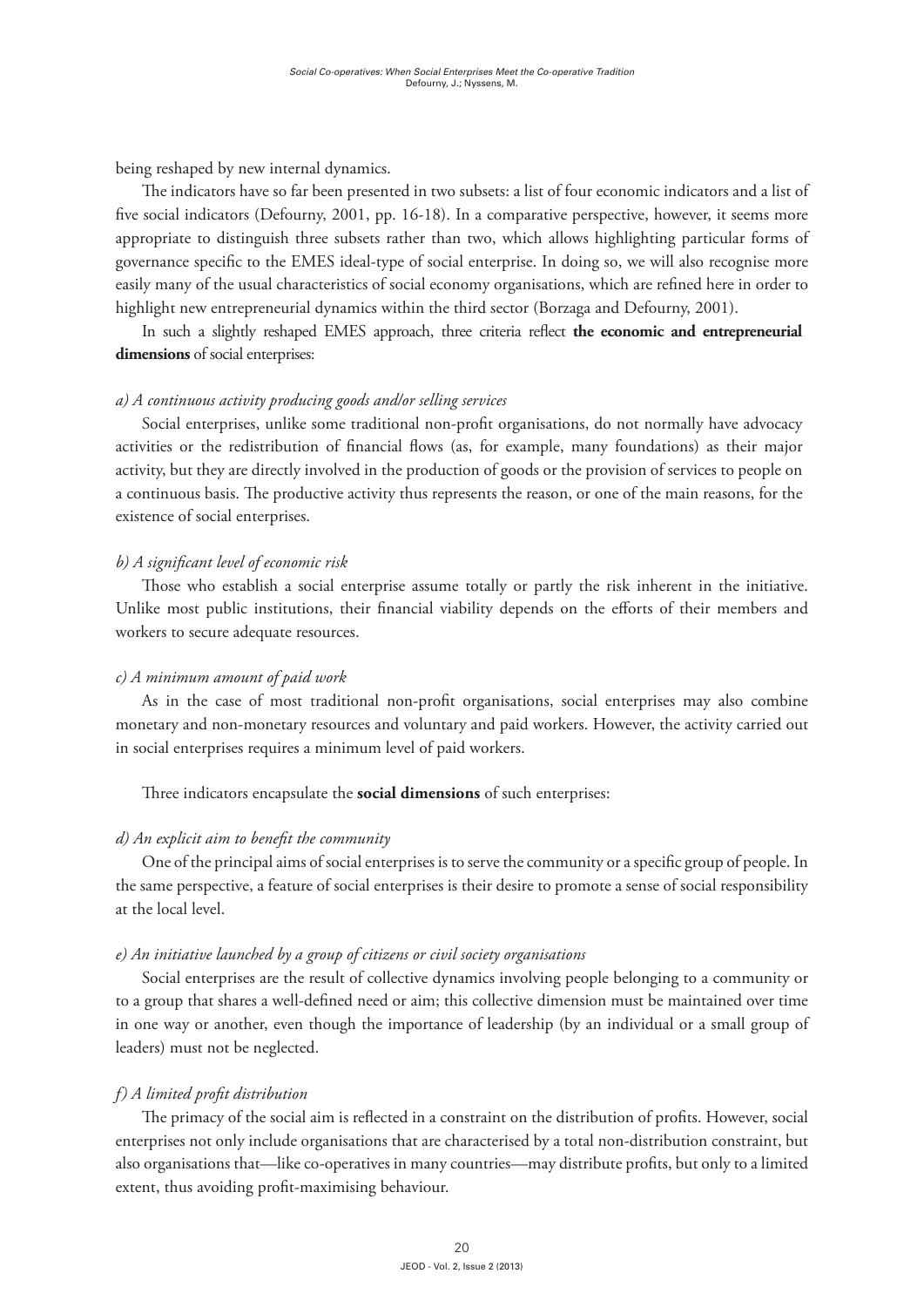Finally, three indicators reflect the **participatory governance** of such enterprises:

# *g) A high degree of autonomy*

Social enterprises are created by a group of people on the basis of an autonomous project, and they are governed by these people. They may depend on public subsidies, but they are not managed, be it directly or indirectly, by public authorities or other organisations (federations, private firms, etc.). They have both the right to take up their own position ("voice") and to terminate their activity ("exit").

# *h) A decision-making power not based on capital ownership*

This criterion generally refers to the principle of "one member, one vote", or at least to a decisionmaking process in which voting power is not distributed according to capital shares in the governing body that has the ultimate decision-making rights.

# *i) A participatory nature, which involves various parties affected by the activity*

Representation and participation of users or customers, influence of various stakeholders on decisionmaking and a participative management often constitute important characteristics of social enterprises. In many cases, one of the aims of social enterprises is to further democracy at the local level through economic activity.

As already underlined, these indicators can be used to identify totally new social enterprises, but they can also lead to designate as social enterprises older organisations that have been reshaped by new internal dynamics.

The EMES approach proved to be empirically fertile. This has been the conceptual basis for several EMES research projects in different industries such as personal services, local development (Borzaga and Defourny, 2001) or work integration (Nyssens, 2006), sometimes extended to Central and Eastern Europe (Borzaga *et al.*, 2008).

The first research carried out by the EMES Network also presented an initial attempt to outline a theory of social enterprise: an "ideal-typical" social enterprise could be seen as a "multiple-goal, multistakeholder and multiple-resource enterprise". These theorised features remained untested but they paved the way for further research. This is why EMES undertook another major research programme to explore more deeply these hypotheses, through a comparative analysis of social enterprises in Europe7 . Although social enterprises are active in a wide variety of fields, including personal social services, urban regeneration, environmental services and the provision of other public goods or services, researchers decided to focus on work integration social enterprises (WISEs) with a view to allowing meaningful international comparisons and statistical analysis. On such a basis, they made an inventory of the different existing types of social enterprise in the field of on-the-job training and work integration of low-qualified persons (Nyssens, 2006).

<sup>7</sup> Named PERSE, this project focused on the "PERformance of Social Enterprises" in the field of work integration. Funded by the 5th Framework Programme of the European Commission (DG Research), it was carried out in twelve EU countries from 2001 through 2004.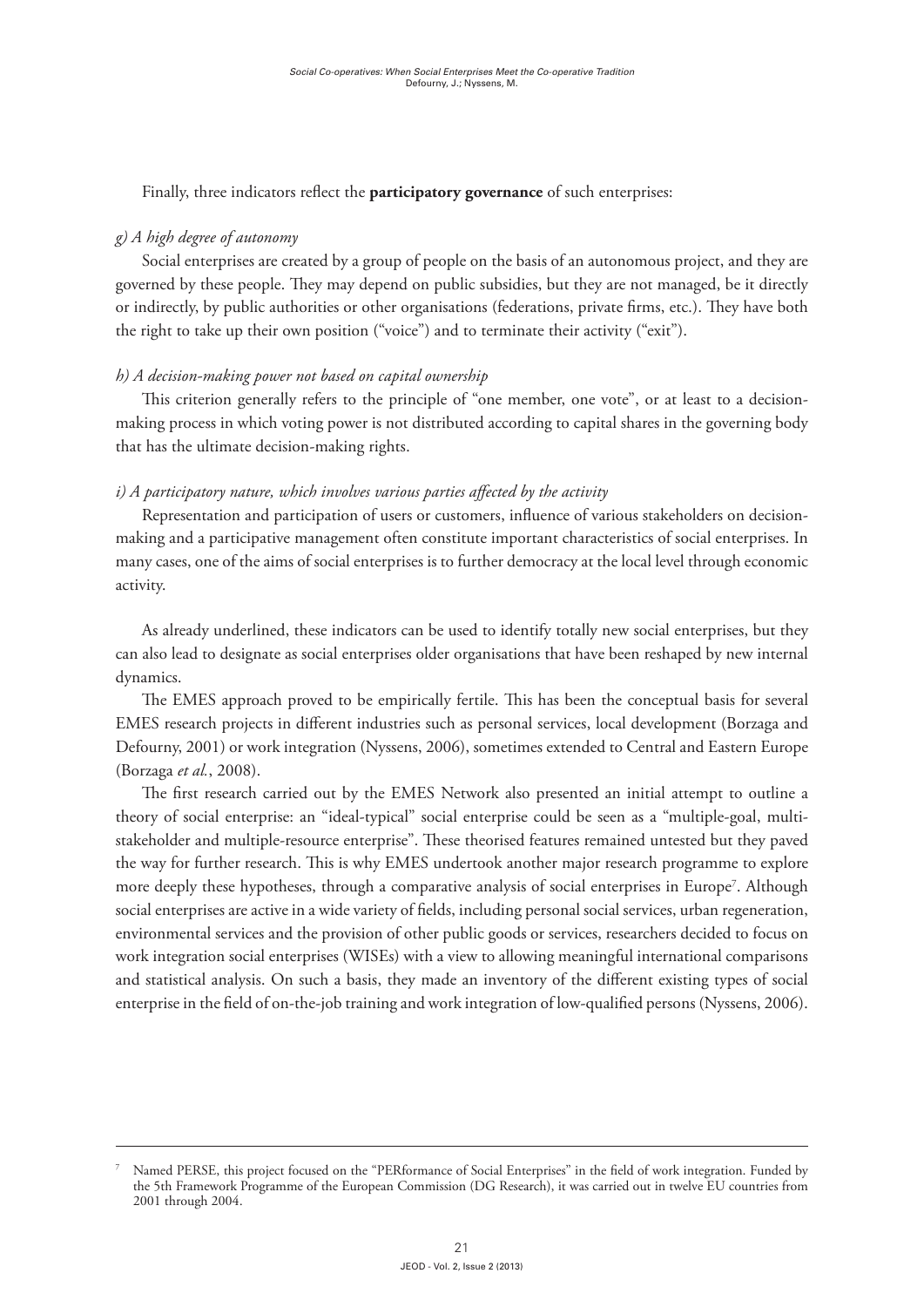### **4. Social co-operatives as EMES-type social enterprises**

As stated earlier, social co-operatives represent one model of social enterprise: as all social enterprises, they are entrepreneurial initiatives driven by a social aim. As compared to other social enterprises, their main specificity lies in the fact that they are embedded in the co-operative tradition of collective governance. However, they differ from traditional co-operatives because they seek to provide answers to needs of a whole community or some target groups in the community and not primarily to the common needs of their members.

It would be unfair not to identify some features of social co-operatives in the two US-based conceptions of social enterprise. A strong market orientation characterising the earned-income approach finds an important echo in the co-operative tradition, which often defines itself as a more democratic way to organise an enterprise operating in the market, as opposed to traditional non-profit and charitable organisations mostly relying on voluntary resources and public grants.

Although highlighting the role of an individual entrepreneur instead of a collective dynamic, the social innovation school of thought is certainly relevant for social co-operatives when the latter provide innovative answers to unmet social needs, which is often the case. Leading founders of social co-operatives may then be described as true social entrepreneurs, as they act as key change-makers. Here, we touch on an important issue that has often been underestimated in the co-operative or social economy literature typically oriented toward economic democracy: in most types of economic undertakings, human energies need to be catalysed by a single or very few key leaders, as many success stories of co-operatives show.

However, as we will show hereafter, the EMES approach of social enterprise is by far the best suited to shed light on all specific features of social co-operatives in the world of social enterprise. Moreover, practically all the following "world standards of social co-operatives" as adopted by the relevant section of the International Cooperative Alliance (CICOPA<sup>8</sup>, 2011) are explicitly included in the EMES sets of indicators.

# *a) An explicit general interest mission directly translated into the production of goods and services of general interest*

For the EMES approach, the production of goods and/or services does itself constitute the way in which the social mission is pursued. In other words, the nature of the economic activity is closely connected to the social mission: for instance, the production process involves low-qualified people if the goal is to create jobs for that target group<sup>9</sup>. If the social enterprise's mission is to develop social services, the economic activity is actually the delivery of such social services. This type of approach is also found in the social innovation school, which considers that social enterprises implement innovative strategies to tackle social needs through the provision of goods or services. Although this innovative behaviour may only refer to the production process or to the way goods or services are delivered, it always remains linked to the latter, the provision of such goods or services therefore representing the main reason for the existence of the social enterprise.

By contrast, for the "commercial non-profit approach", the trading activity is often simply considered as a source of income, and the nature of the traded goods or services does not really matter as such. So, in this perspective, social enterprises can develop business activities that are only related to the social mission

<sup>8</sup> CICOPA is the Organization of Industrial, Artisanal and Service Producers' Co-operatives.

<sup>9</sup> CICOPA states that "work integration, which is a key mission of many social enterprises, should be considered as a service of general interest to all intents and purposes, regardless of the types of goods or services they produce".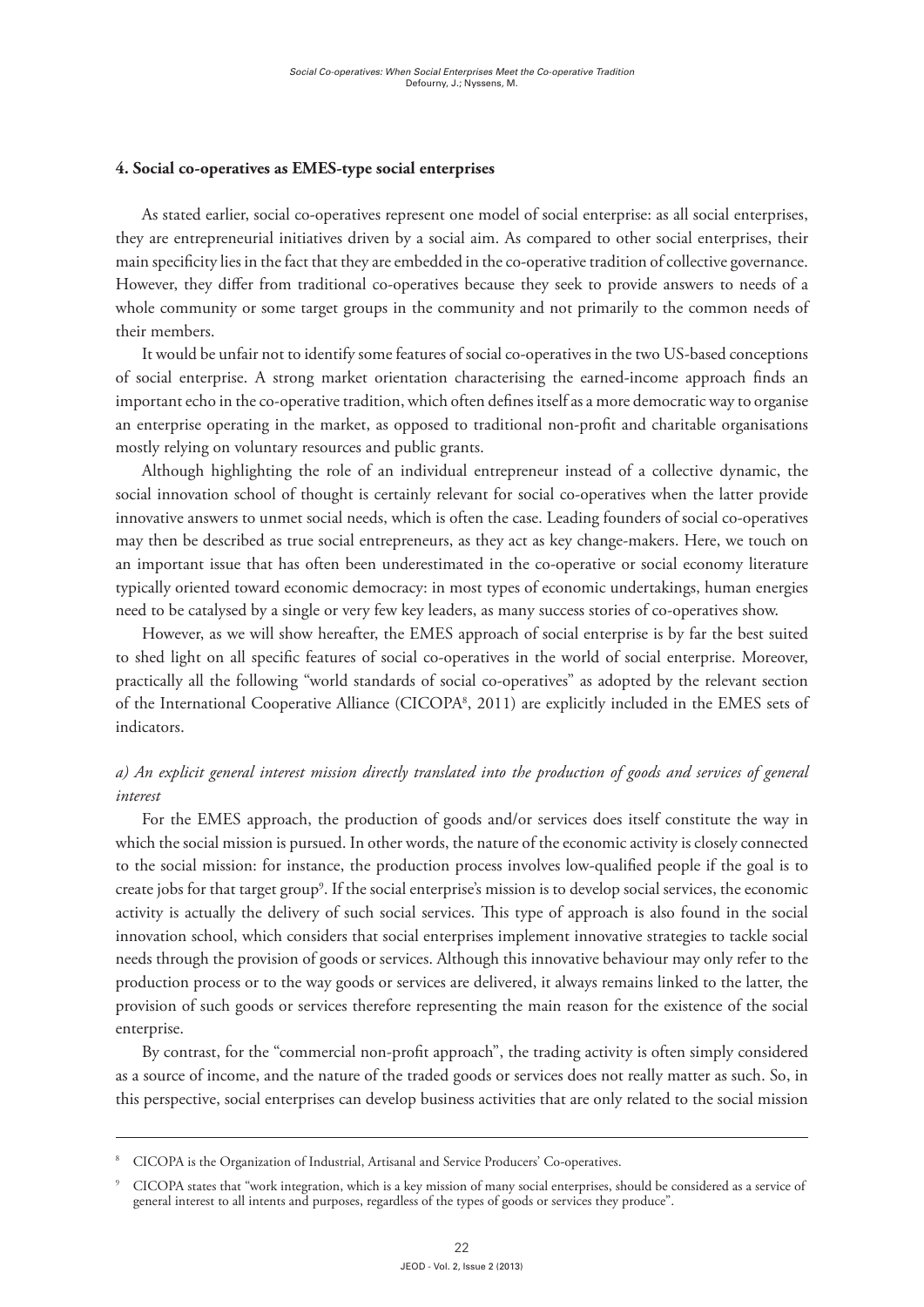through the financial resources they help to secure. More precisely, it is common for a US non-profit to establish a separate business entity under its control to generate revenue from sales. Only this latter entity can then be labelled as a social enterprise according to this approach.

# *b) A non-state character, and more generally, a substantial independence from the public sector and from other entities regardless of the forms and amounts of aid social co-operatives might receive*

Social enterprises highlighted by EMES are generally created by a group of people and are governed by them in the framework of an autonomous project. This condition of autonomy clearly diverges from the conception of the Social Enterprise Knowledge Network (launched by Harvard University in Latin America), according to which a short-term project with a social value undertaken by a for-profit enterprise or a public body can be considered as a social enterprise (Austin *et al.*, 2004, p. xxv).

# *c) A governance structure potentially or effectively based on multi-stakeholder membership*

In contrast to the two other schools of thought, the ideal-typical social enterprise defined by EMES is based on collective dynamics and the involvement of different stakeholders in the governance of the organisation. The various categories of stakeholders may include beneficiaries, employees, volunteers, public authorities and donors, among others. They can be involved in the membership or in the board of the social enterprise, thereby creating a "multi-stakeholder ownership" (Bacchiega and Borzaga, 2003). Such a multistakeholder ownership is even recognised or required by national legislations in various countries (Italy, Portugal, Greece and France)<sup>10</sup>. Stakeholders can also participate through channels that are less formal than membership, such as representation and participation of users and workers in different committees in the everyday life of the enterprise. In many cases indeed, one of the aims of social co-operatives is to foster some form of democracy at the local level through economic activity.

# *d) A substantial representation of worker members*

Historically, CICOPA as well as CECOP, its European component, were formed to mainly represent workers' co-operatives; they later enlarged their membership to include neighbouring categories, such as social co-operatives, where workers often are among key represented stakeholders. It is therefore not surprising that these umbrella organisations actually underline the fact that worker-members should represent at least one third of votes in every governance structure of social co-operatives. In the case of work integration social co-operatives, at least 51 per cent of the members should be workers and 51 per cent of all workers (disadvantaged and other workers put together) should be members.

This is consistent with the way the EMES approach stresses participatory governance involving (without minimum thresholds) various parties affected by the activity. However, as shown by various EMES works (Nyssens, 2006; Davister et al., 2004), actual practices of WISEs do not always meet this requirement, even when under legal co-operative form. This is particularly true when social co-operatives are mainly devoted to providing employment to mentally disabled persons. This does not contradict the CICOPA's broader spirit of multi-stakeholder membership, which has to reflect the primary social mission of the enterprise.

<sup>&</sup>lt;sup>10</sup> In Italian "social co-operatives", workers are members of the co-operative and disadvantaged workers should be members of the B-type co-operative that employs them, if this is compatible with their situation. The statutes may also require the presence of volunteers in the membership. In Portuguese "social solidarity co-operatives", users and workers must be effective members. In French "collective interest co-operative societies", at least three types of stakeholders must be represented: workers, users and at least a third category, defined according to the project carried out by the co-operative. As to Greek "social co-operatives", they are based on a partnership between individuals of the "target group", psychiatric hospital workers and institutions from the community; these different stakeholders have to be represented in the board of the organisation.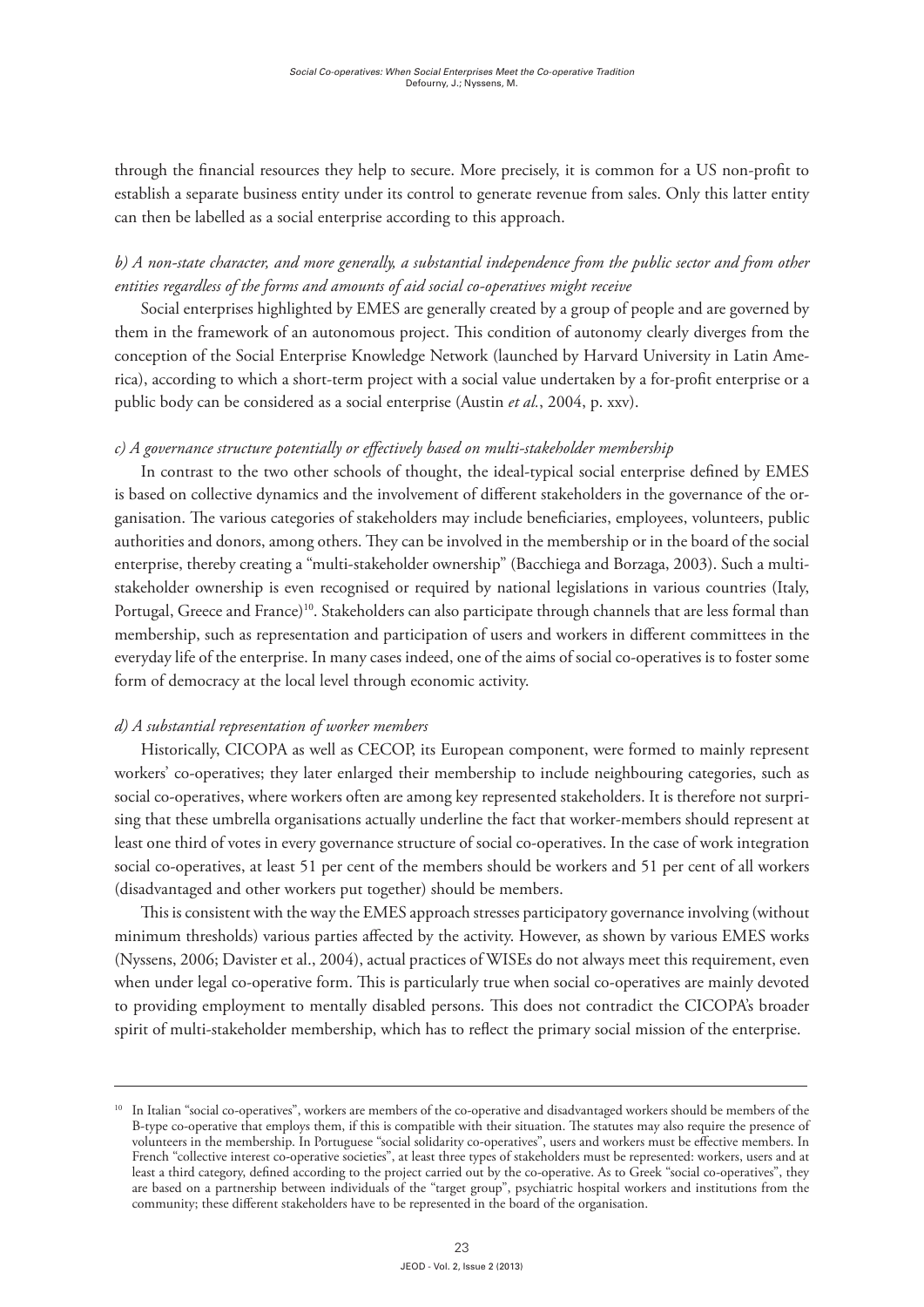# *e) Non-distribution or limited distribution of surplus*

There is here a full convergence of CICOPA and EMES, as the latter considers the field of social enterprises to include both organisations that are characterised by a total non-distribution constraint and organisations that may only distribute profits to a limited extent, thus avoiding profit-maximising behaviour. European legal frameworks—those embedded in the co-operative tradition as well as the more open models—also reduce the power of social enterprises' shareholders by prohibiting<sup>11</sup> or limiting<sup>12</sup> the distribution of profits. A convergence must be noted here with the US "commercial non-profit approach" (within the "earned-income" school of thought), which explicitly locates social enterprise in the field of non-profit organisations, i.e. entities whose surplus is entirely retained by the organisation for the fulfilment of its social mission. This is also in line with the way Yunus (2010) defines a social business, as shareholders must not receive any dividends. On the contrary, for the "mission-driven business approach" as well as for the "social innovation school of thought", social enterprises may adopt any kind of legal framework and may therefore distribute surplus to shareholders. It is possible here to argue that such a profit distribution in some cases might put into question the primacy of social objectives: in very broad conceptions of social enterprise, the latter may include an increasing number of firms that claim to look at a double or triple bottom line (Savitz, 2006), but in which actual practices may reveal that the economic line clearly dominates the other (social and environmental) dimensions.

#### *f) "One member, one vote", or "limitation to the rights of shareholders"*

Although not explicitly repeated by CICOPA, the co-operative tradition of course requires the application of the "one member, one vote" rule. While the other social enterprise schools of thought do not say anything about distribution of voting power, the EMES approach once more appears closer to social co-operatives by stressing that decision-making power is not based on capital ownership. For the research network, this means at least that voting rights in the governing body that has the ultimate decision-making power are not distributed according to capital shares. Such rules are reflected in most legal frameworks designed for social enterprises, and those of explicit co-operative form generally require the strict application of the "one member, one vote" rule<sup>13</sup>.

#### **5. Conditions of emergence and development of social co-operatives**

Being a type of organisation that mixes characteristics of co-operatives and the general interest of non-profit organisations, social co-operatives can be analysed—at least partly—through the lenses of both co-operative literature and non-profit literature. More particularly, theories explaining the *raisons d'être* of NPOs can be applied to them, as already shown by various authors. Hansmann (1996) is probably the author who provided the most integrated analysis of both co-operatives and non-profits in a new

<sup>&</sup>lt;sup>11</sup> In Portuguese "social solidarity co-operatives" and Spanish "social initiative co-operatives", any distribution of profit is forbidden.

<sup>&</sup>lt;sup>12</sup> Distribution of profit is limited by strong rules in Italian "social co-operatives" and Belgian "social purpose companies". The British "community interest company" includes an asset lock that restricts the distribution of profits and assets to its members; the dividend payable on the shares is subject to a cap set by the regulator.

<sup>&</sup>lt;sup>13</sup> This is the case for the Italian "social co-operative", the Portuguese "social solidarity co-operative", the Spanish "social initiative co-operative" and the French "collective interest co-operative society". In the Belgian "social purpose company", no single person can have more than one-tenth of the total number of votes linked to the shares being represented.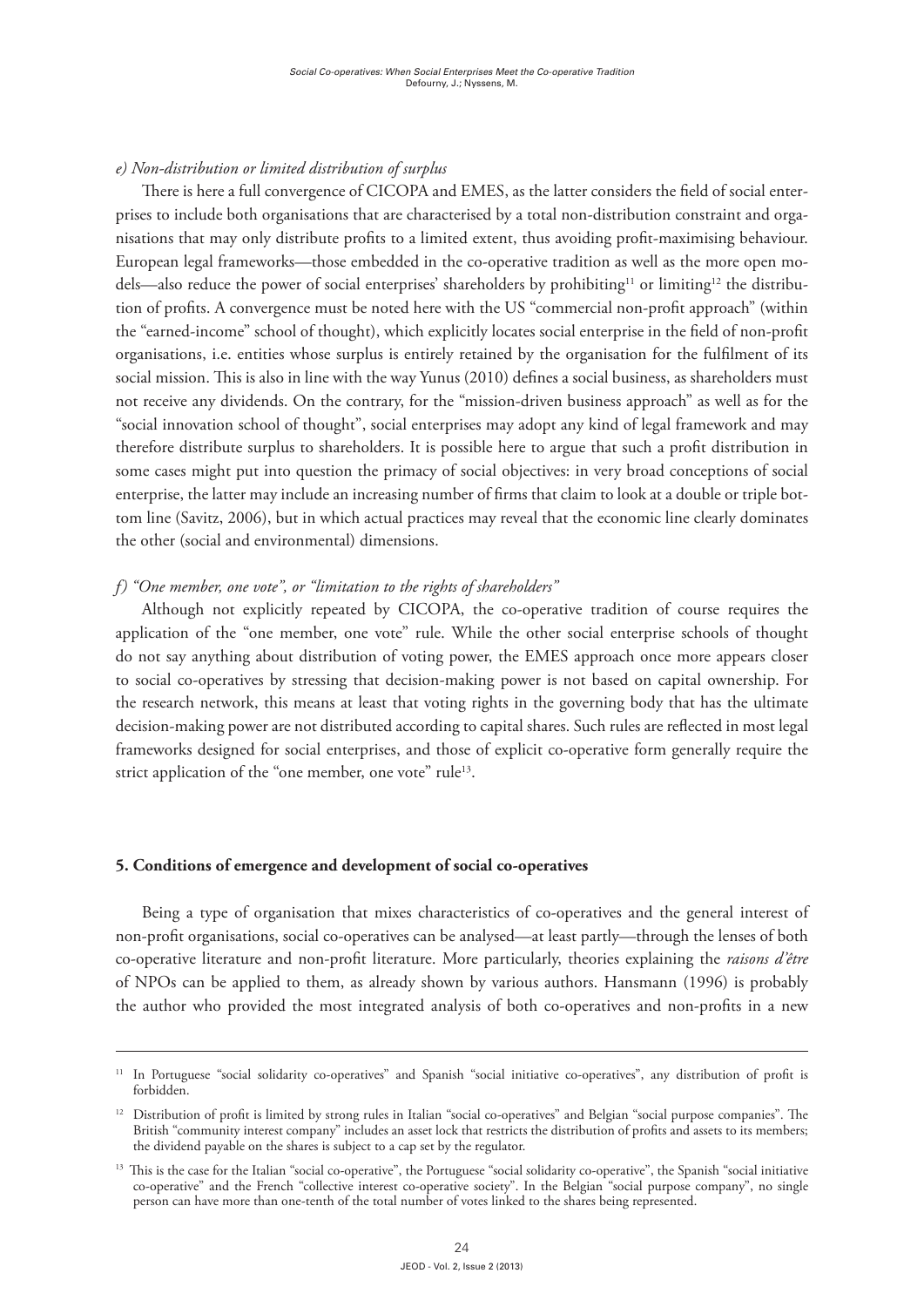institutional economics perspective. Gui (1991), Ben-Ner (1986; 1987) and Bacchiega and Borzaga (2001) are among those who tried to cross-fertilise theories of both types of organisations.

Here, we would like to propose a complementary socio-economic perspective on the conditions under which social co-operatives emerged and might continue to develop. Our analysis is rooted in an inductive approach adopted in two major international comparative research projects that focused on the profile, the size and the components of the "social economy", defined as a third sector embracing all types of notfor-profit organisations such as co-operatives, mutuals and associations—three components rather easy to identify in many Western countries (Defourny and Monzón Campos, 1992; Defourny *et al.*, 1998). More particularly, comparisons between countries, both in Europe and North America, regarding historical contexts in which social economy organisations emerged in the 19th and early 20th centuries made clear that at least two conditions were met at the same time for the most important waves of creation of such organisations (Defourny and Develtere, 2009). This was particularly obvious for co-operative movements (Defourny, 1995). We suggest here that those two conditions can also help in understanding the new wave of social co-operatives as well as its prospects of development.

# *5.1. The co-operative yesterday, a child of "necessity and collective identity"*

The expression "*la coopération est fille de la nécessité*" ("cooperation is a child of necessity") was often underlined by Desroche (1976), a French sociologist. Indeed, history teaches us that co-operatives are born of pressures resulting from significant unsatisfied needs and that they address acute problems. Put succinctly, they respond to a "condition of necessity": consumer co-operatives were the result of collective efforts by people of meagre means seeking to purchase their food at a lower price. As for producers' cooperatives, they often represented a reaction by skilled artisans who sought to preserve their trades and remain masters of their work instead of becoming locked into wage-earning, which in no way provided the social benefits we know today. In addition, we should not overlook those who were simply thrown out of work by changes in capitalism and sometimes attempted to deal with their predicament by creating their own joint businesses under co-operative forms.

The history of the social economy also teaches us that it is driven by a second force, one that is as powerful and as vital as the first: membership in a social group unified by a collective identity. For example, during the 19th century and the first half of the 20th century, social economy dynamics reflected a class culture that was, to be sure, dominated, but that showed considerable solidarity.

In industrial areas, the bonds that united members of co-operatives, mutual aid societies and other worker associations were their living and working conditions, their folk cultures and the struggles that allowed them to experience what Touraine has called "the unifying power of conflict". This concept helps to explain why movements that saw themselves as levers of societal transformation supported the social economy.

A parallel analysis of the rural social economy (agricultural co-operatives and mutual aid societies, rural credit unions, peasant associations, etc.) produces similar results. In many instances, the tenacity of the more traditional social and cultural forces (driven by religion, family values and village identity) provided sufficient social cohesion for collective projects of the co-operative type to emerge in the countryside. But certain extraordinary success stories reveal even more clearly the importance of collective identity as an underlying factor in the rise of co-operatives. For example, about one hundred years ago, the Desjardins cooperative movement in Quebec created numerous rural credit unions that still form the principal banking network in this region. It is impossible to understand such a huge development without understanding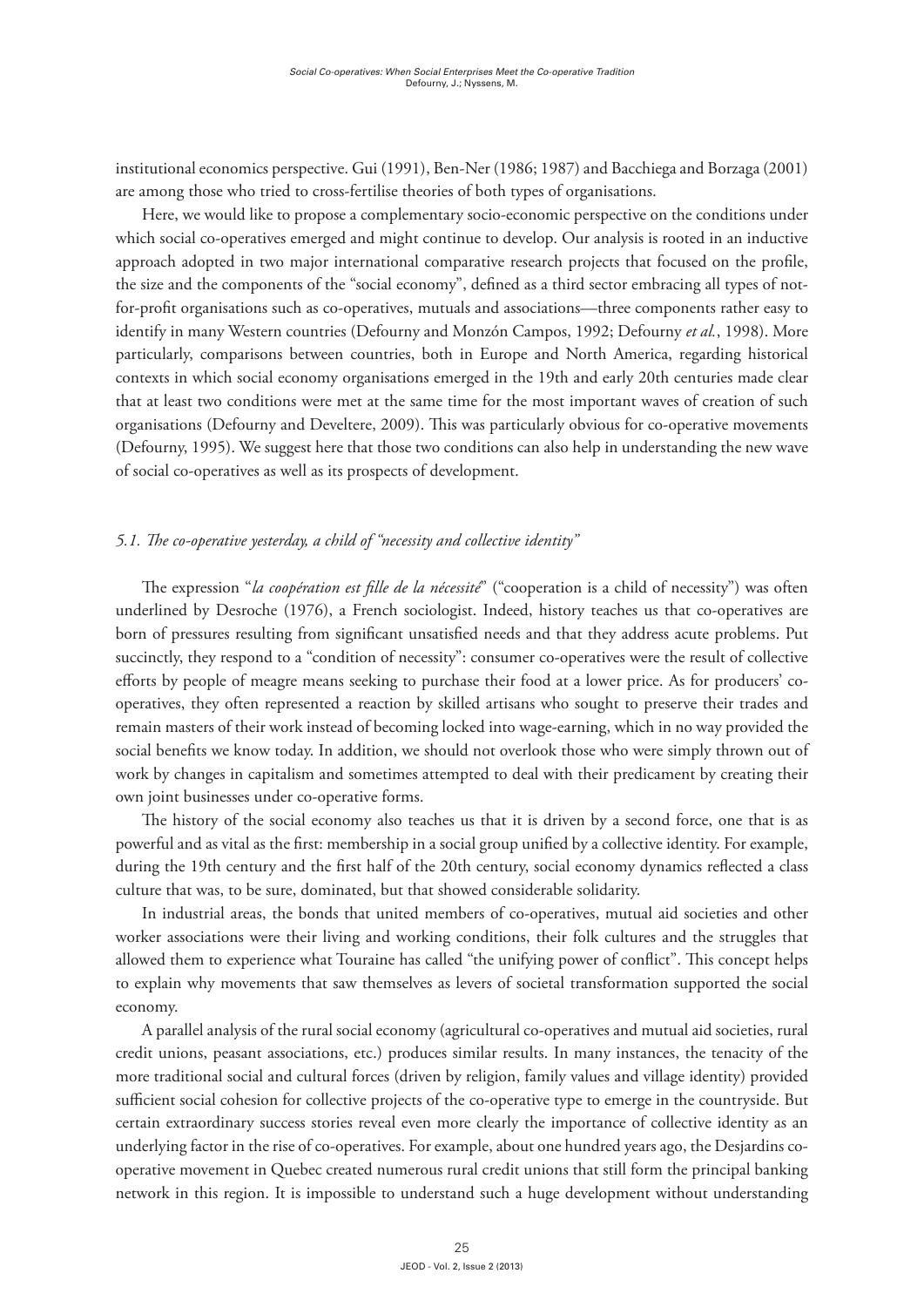the will of an entire people to defend its French-speaking, Catholic and mainly rural identity in the face of the Anglo-Saxon, Protestant and mainly urban domination that prevailed throughout North America. In Belgium, the story of the Flemish agricultural co-operatives, which are still very powerful today, may be understood in a similar way: the small farmers, who spoke only Flemish, sought to improve their living conditions and simultaneously assert their identity in an environment dominated by a French-speaking and urban bourgeoisie and nobility. As a final and more contemporary example, there is no doubt that the affirmation of Basque identity in the face of Castilian hegemony constituted a fundamental driving force in the birth and growth of the Mondragón co-operative complex, even though the tremendous need for post-war reconstruction was also a contributing factor.

# *5.2. Social co-operatives today: answering pressing social demands on the basis of a "shared destiny"*

In industrialised countries, the most pressing needs that gave an impulse to co-operatives are now met by co-operatives or by other firms. Obviously, however, the "condition of necessity" still exists in most countries. In particular, because of the decline of the welfare state and the unemployment crisis, many people who were previously protected now have new needs to be met. Generally speaking, new social demands are now being made, demands that the market and public intervention cannot meet or can no longer meet adequately.

These demands include professional re-qualification and the re-integration of people who have been marginalised in the labour market, the economic rehabilitation of disadvantaged urban neighbourhoods, and even the revitalisation of deserted rural areas. The list of contemporary challenges can be extended further: the growing number of "new poor" and homeless, juvenile delinquency, the isolation of the elderly, the inadequacy of early childhood facilities, the failure of the educational system for a growing part of the youth, the destruction of the environment, etc.

In more analytical terms, these social demands concern, most of the time, the provision of quasicollective goods. Quasi-collective goods differ from classical collective goods in the sense that they are private goods characterised by exclusion and rivalry in their consumption, whose consumption produces collective benefits for the community. For example, childcare improves the functioning of the labour market, and some domiciliary services to elderly people generate externalities in terms of public health. Many community services also contribute to strengthening social cohesion by reducing the isolation of the elderly, socialising and educating children of vulnerable families and fostering links between neighbours. The supply of these services, which attract families and firms to stay within the neighbourhood, and the development of work integration social enterprises, which integrate unemployed people, contribute to local development.

These collective benefits can be considered as multilateral externalities that have the properties of a collective good. Not only are these goods a source of collective benefits, but they also are trust goods, due to their "relational" dimension, as the kind of relationship that arises between the provider and the user, who can be vulnerable, determines the quality of the service. They are also experience goods, since their quality can only be known *ex-post*. Information is, therefore, not only asymmetric, but fundamentally incomplete. Trust between stakeholders therefore plays a crucial role in this area.

It is well known that collective externalities and imperfect information are sources of market failures. We argue hereafter that social co-operatives today are driven by a sense of "shared destiny", which can be a channel to overcome some of these limits.

As a matter of fact, strong collective identities are now more difficult to observe than in the past in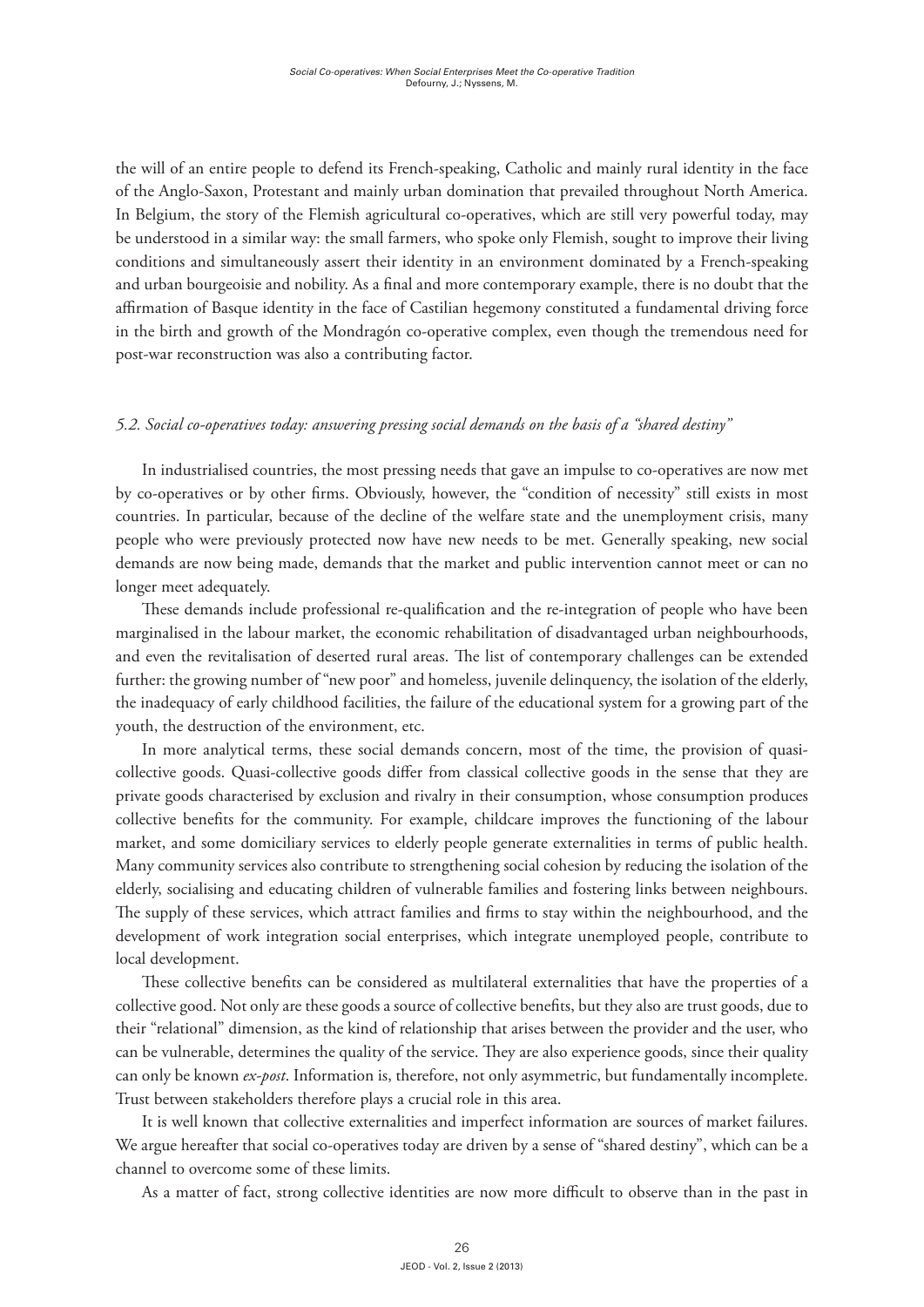industrialised countries. Indeed, there are numerous factors that militate against it, including pervasive individualism; increasing marginalisation of disadvantaged people; and a weakening of traditional social bonds associated with religion, trade unionism and moral standards. Indeed, most contemporary cooperatives are no longer a vehicle for entrenched collective identities. However, in addition to driving forces made of members' mutual interest, part of new co-operative initiatives are still rooted in various forms of "collective awareness", such as the widespread awareness of the need to promote social justice, protect the environment, promote social and professional integration of disadvantaged individuals and develop new relationships with the nations of the southern hemisphere. Even more, we would argue that many groups that are launching social co-operatives or more widely social enterprises are driven by a sense of a "shared destiny", which is quite different from traditional collective identities but nevertheless profound. What they share is a common awareness leading them to take up challenges such as those just listed.

Such a sense of shared destiny leads to actual social entrepreneurship when it is felt that neither the state nor conventional market forces will provide satisfactory responses. While collective benefits escaping from pricing mechanisms tend to lead to market failures, a sense of shared destiny fosters the internalisation of such benefits and provides foundations to a social enterprise's aim to benefit the community. Here, collective benefits are not simply induced by economic activity (side effects), but are a dimension sought by those who promote and actually undertake the activity (Laville and Nyssens, 2001). The pursuit of collective benefits constitutes the main incentive and explains the commitment of the stakeholders who create the social co-operative. While positive externalities discourage private investment in a for-profit firm by socialising the benefits (Callon, 1999), positive externalities are among the very reasons why stakeholders, being conscious of their shared destiny, join a collective action to create economic activities through social enterprises.

The development of multiple-stakeholder enterprises provides a way to organise appropriate recognition of these collective benefits. By involving different stakeholders in the governance structure, social cooperatives reveal and collectively build the actual collective aspect of these benefits, thanks to the various sensibilities of the stakeholders. Social co-operatives are collective entities based on an interactive process among different types of stakeholders through formal and informal channels without these stakeholders necessarily formally participating in the board of the enterprise. This can be connected to the importance of the representation of demand-side stakeholders within the organisations in order to create trust (Ben-Ner and Van Hoomissen, 1991). Trust is not only created by exhibiting a formal legal structure limiting or prohibiting distribution of profit, but also by involving stakeholders in the construction of the organisation. This "co-construction" dynamic (Laville, 2010) can help to overcome imperfect information and opportunistic behaviours between user and provider, donor and provider or employer and employee.

# *5.3. The role of public policies*

It is well known that the presence of collective benefits renders market-based financing insufficient. As a matter of fact, the viability of most social enterprises depends on the long-term capacity of their leaders to combine different kinds of resources; these combinations vary heavily according to the field and the assigned social mission. This generally means selling goods or services as well as mobilising donations and volunteering and/or applying for public funding to compensate the organisation for services provided for free or below the cost of production (Gardin, 2006).

While the role of social enterprises in clearing up emerging social demands and in introducing innovative practices often supported by philanthropic resources is increasingly acknowledged, governments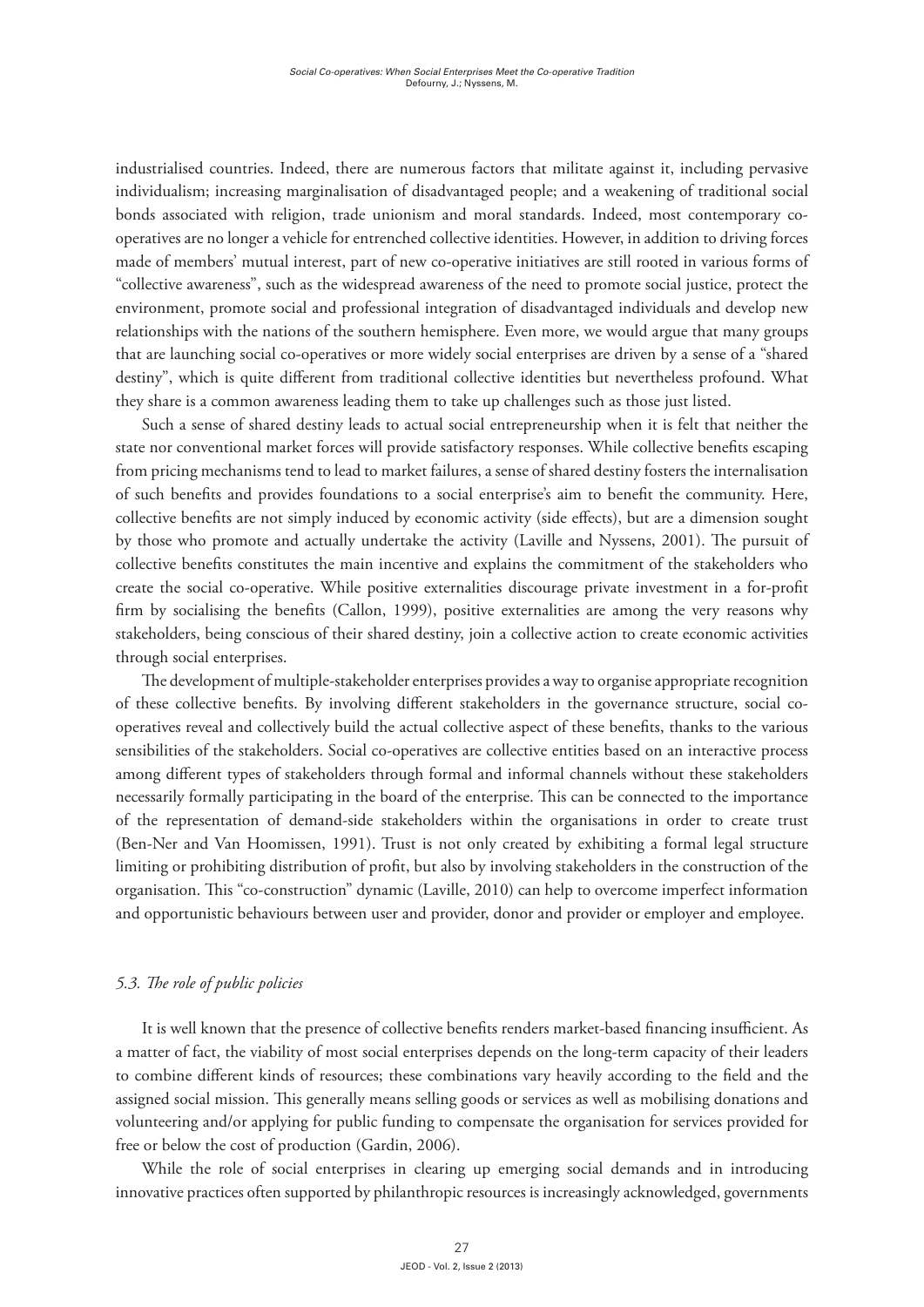may sometimes consider the leadership of the scaling up phase is their responsibility. This may take place when public authorities backed by public opinion are particularly concerned with limitations of traditional philanthropy and venture philanthropy—as listed by Salamon (1987), these limitations can include a "philanthropic shortfall" (not enough resources); a "philanthropic particularism" (trend to support specific groups or causes); and a "philanthropic paternalism" (certain individuals are in a position to determine which services will be provided, since they control the source of funding).

In the European context indeed, the process of the institutionalisation of social enterprise has often been closely linked to the evolution of public policies (Defourny and Nyssens, 2010). Social enterprises are not just residual actors filling gaps in the market or the state. In fact, social enterprises significantly influence their institutional environment and they contribute to shaping institutions, including public policies. The sustainability and future growth of social enterprises can therefore be linked to recognition by government funding sources that social enterprises make a distinctive contribution to the community.

For example, various types of social co-operatives were pioneers in promoting the integration of excluded persons through a productive activity. A historical perspective shows that they have contributed to the development of new public schemes and legal frameworks, which in turn became channels for social innovation. The conditions imposed on social enterprises by the different European legal frameworks can be seen as signals, often first created by social enterprises themselves, and furthermore as guarantees that allow governments to provide financial support to social enterprises. Without such guarantees (often involving a strict non-distribution constraint), the risk would be greater that public subsidies just induce more profits to be distributed among owners or managers. Participatory governance structures, which are found in all types of social co-operatives as well as in some other social enterprises, may also be seen as another built-in guarantee of the social aim's primacy. In turn, such public support often allows social enterprises to avoid purely market-oriented strategies, which, in many cases, would lead them away from those who cannot afford market prices and who constitute the group that they target in accordance with their social mission. Public policies are also supposed to avoid the neediest groups having to depend primarily on private philanthropy.

#### **6. Conclusions**

The historical perspective we have adopted suggests that the distinctive conceptions of social enterprise and social entrepreneurship are deeply rooted in the social, economic, political and cultural contexts in which these organisations emerge. We have underlined the specific place of the social co-operative embedded in the European co-operative tradition within the larger world of social enterprise. Social cooperatives are characterised by collective governance, and compared to traditional co-operatives, they seek to address the needs of a whole community or target groups within the community, and not primarily their members' common needs.

Specific governance structures of the social co-operatives are put forward with a twofold objective. First, democratic control and/or participatory involvement of stakeholders reflect the quest for more economic democracy, as in the general co-operative tradition. This can also be seen as an efficient channel to collectively build a capital of trust as well as the social mission in the field of quasi-collective goods. Social co-operatives therefore add built-in collective mechanisms to constraints on the distribution of profits with a view to protecting and strengthening the primacy of the social mission, which is at the very heart of the organisation. Secondly, those two combined guarantees (often involving a strict non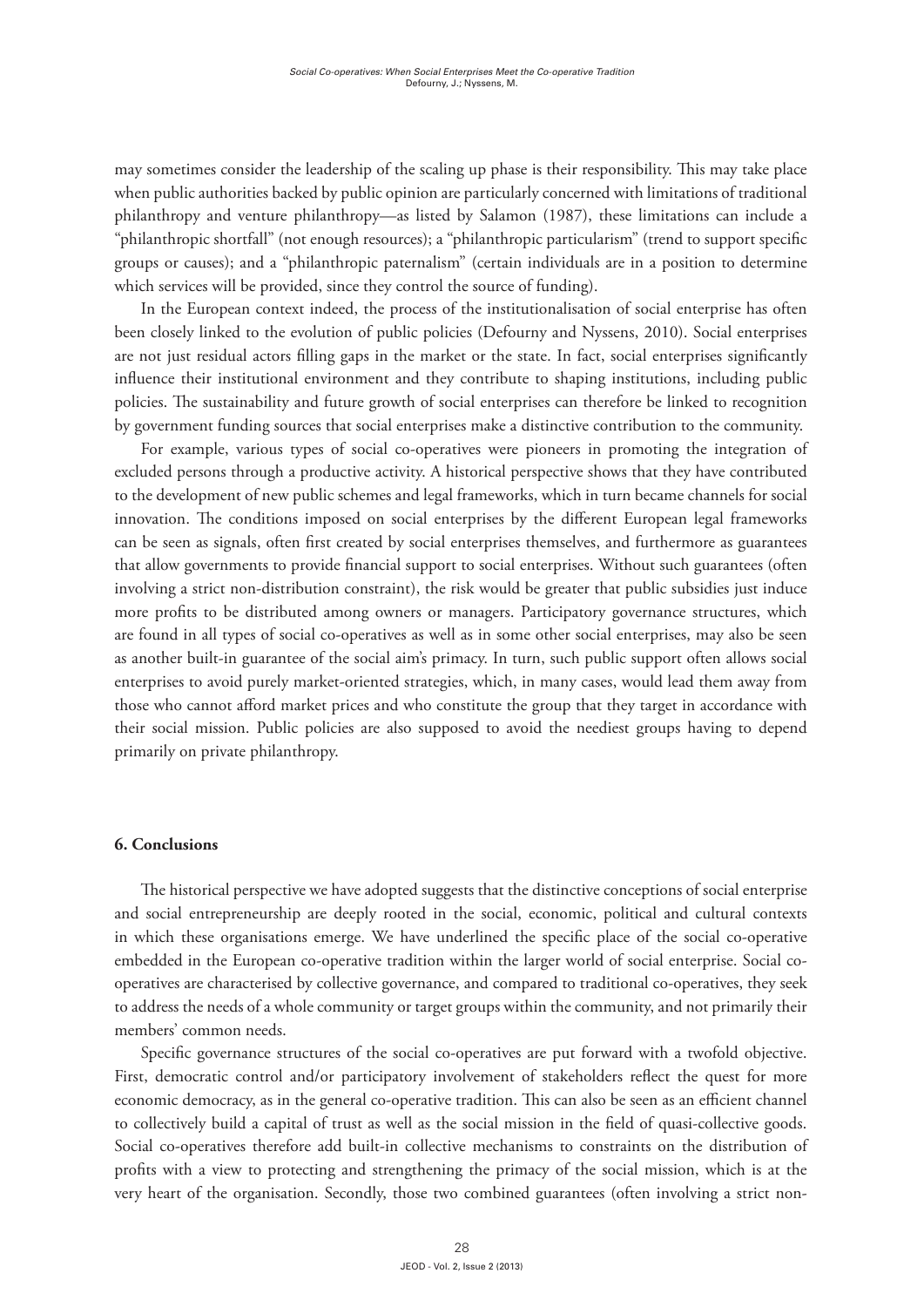distribution constraint) often act as a "signal", allowing public authorities to support social enterprises in various ways (legal frameworks, public subsidies, fiscal exemptions, etc.) in order to foster the production of collective benefits.

Creating original operational models that mix various kinds of resources, combine various categories of stakeholders and pursue social aims as well as economic viability, social co-operatives probably have considerable prospects for development, similar to those of the whole spectrum of social enterprises, among which they represent a model particularly driven by a collective dynamic and a quest for economic democracy. These features explicitly echo the way the EMES Network defined its ideal-typical social enterprise and analysed social enterprises in the last fifteen years: through an economic and entrepreneurial behaviour, a primary social aim and a participatory governance structure.

# **References**

- Austin, J.E. (2000). *The Collaboration Challenge: How Nonprofits and Businesses Succeed through Strategic Alliances.* San Francisco: Jossey-Bass.
- Austin, J.E. and SEKN Team (2004). *Social Partnering in Latin America.* Cambridge, Mass.: Harvard University.
- Austin, J.E, Leonard, B., Reficco, E. and Wei-Skillern, J. (2006). "Social Entrepreneurship: It's for Corporations too", in Nicholls, A. (ed.) *Social Enterpreneurship, New Models of Sustainable Social Change.* Oxford University Press, pp. 169-180.
- Bacchiega, A. and Borzaga, C. (2001). "Social Enterprises as Incentive Structures: an Economic Analysis", in Borzaga, C. and Defourny, J. (eds.) *The Emergence of Social Enterprise.* London and New York: Routledge, pp. 273-94.
- Bachiega, A. and Borzaga, C. (2003). "The Economics of the Third Sector", in Anheier, H.K. and Ben-Ner, A. (eds.) *The Study of the Nonprofit Enterprise, Theories and Approaches*. New York: Kluwer Academic/ Plenum Publishers.
- Ben-Ner, A. (1986). "Nonprofit Organizations: Why Do they Exist in market Economies?", in Rose-Ackerman, S. (ed.), *The Economics of Nonprofit Institutions.* New York: Oxford University Press, pp. 94-113.
- Ben-Ner, A. (1987). "Producer Cooperatives: Why Do they Exist in Capitalist Economies?", in Powell, W.W. (ed.) *The Nonprofit Sector: a Research Handbook*. Yale University Press, pp. 434-49.
- Ben-Ner, A. and Van Hoomissen, T. (1991). "Nonprofit Organizations in the Mixed Economy: A Demand and Supply Analysis", *Annals of Public and Cooperative Economics*, 62: 519-50. http://dx.doi. org/10.1111/j.1467-8292.1991.tb01366.x
- Bornstein, D. (2004). *How to Change the World: Social Entrepreneurs and the Power of New Ideas.* New York: Oxford University Press.
- Borzaga, C. (2004). "The Third Sector in Italy", in Evers, A. and Laville, J.-L. (eds.) *The Third Sector in Europe.* Cheltenham, UK and Northampton, MA: Edward Elgar.
- Borzaga, C. and Defourny, J. (eds.) (2001). *The Emergence of Social Enterprise.* London and New York: Routledge (paperback edition: 2004).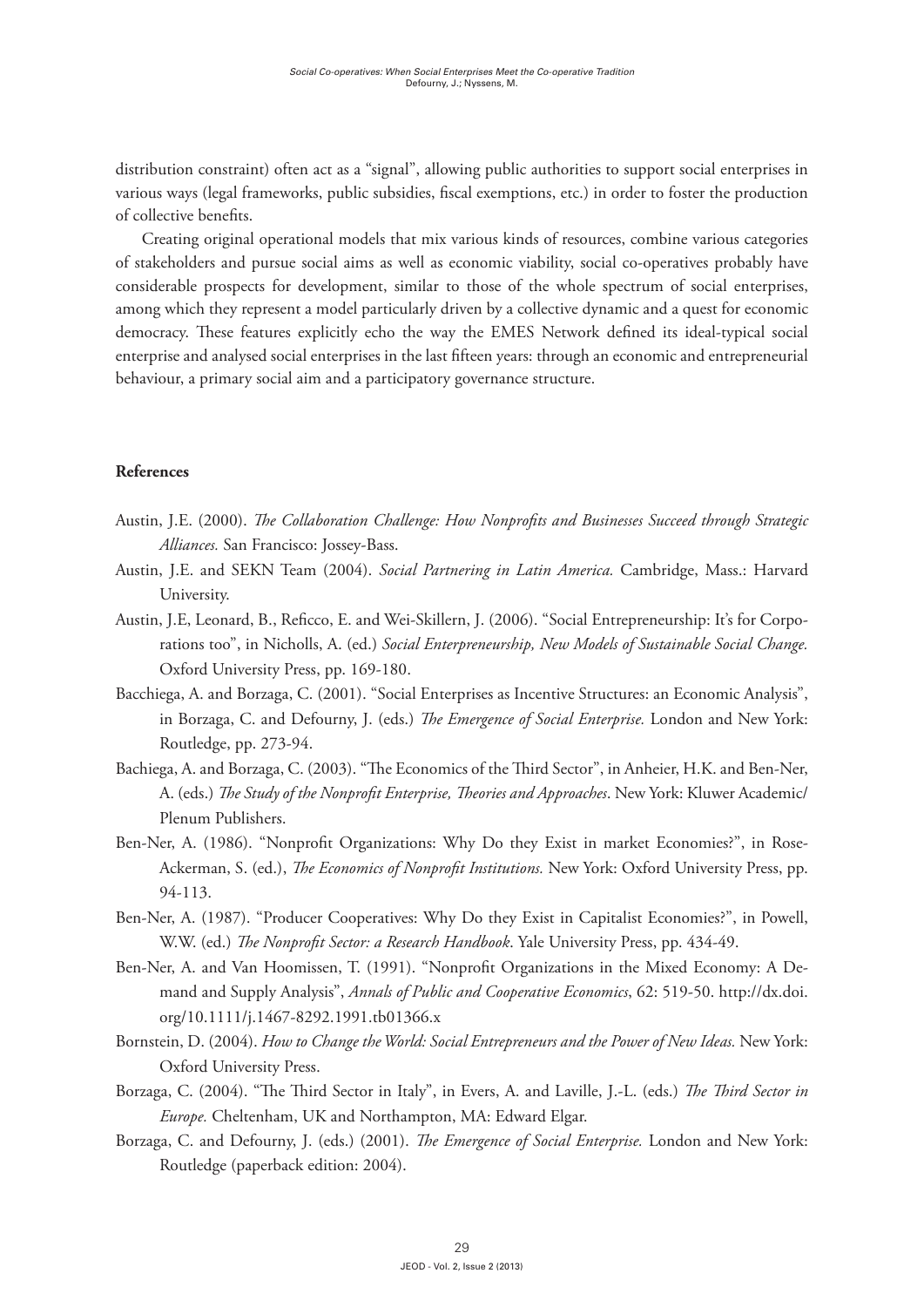Borzaga, C., Galera, G. and Nogales, R. (eds.) (2008). *Social Enterprise. A New Model for Poverty Reduction and Employment Generation.* United Nations Development Programme, Bratislava Regional Centre.

Boschee, J. (1995). "Social Entrepreneurship", *Across the Board,* March, 20-25.

- Callon, M. (1999). "La sociologie peut-elle enrichir l'analyse économique des externalités ? Essai sur la notion de cadrage-débordement", in Foray, D. and Mairesse, J. (eds.) *Innovation et performance: Approches interdisciplinaires.* Paris: Editions EHESS.
- CICOPA (2011). *World Standards of Social Cooperatives.* International Organization of Industrial, Artisanal and Service Producers' Cooperatives, Brussels.
- Clamp, C. (2011). "What Can the United States Learn from the Italian Social Cooperatives?", *ICA Global research Conference*, August 2011, Mikkeli, Finland.
- Cooney, K. (2011). "An Exploratory Study of Social Purpose Business Models in the United States", *Nonprofit and Voluntary Sector Quarterly*, 40: 185-96. http://dx.doi.org/10.1177/0899764009351591
- Davister, C., Defourny, J. and Grégoire, O. (2004). "Les entreprises sociales d'insertion dans l'Union Européenne: un aperçu général", *Revue des Etudes Coopératives, Mutualistes et Associatives (RECMA),*  293 : 24-50. (English version: *EMES Working Papers Series,* n° 04/04).
- Dees, J.G. (1998). "The Meaning of Social Entrepreneurship", Working Paper, Kauffman Center for Entrepreneurial Leadership.
- Dees, J.G. and Anderson, B.B. (2006). "Framing a Theory of Social Entrepreneurship: Building on Two Schools of Practice and Thought", *Research on Social Enterpreneurship* ARNOVA Occasional Paper Series, 1(3): 39-66.
- Defourny, J. (1995). "L'avenir des pratiques coopératives dans un monde en mutation", in Seguin, M.-Th. (ed.) *Pratiques coopératives et mutations sociales.* Paris: L'Harmattan, pp. 13-28.
- Defourny, J. (2001). "From Third Sector to Social Enterprise", in Borzaga, C. and Defourny, J. (eds.) *The Emergence of Social Enterprise.* London and New York: Routledge, pp. 1-28.
- Defourny, J. (2013). *The EMES* "*Ideal-Type*" *Social Enterprise as a Compass,* Opening session of the 4th EMES International Research Conference on Social Enterprise, Liege, July 1-4, 2013.
- Defourny, J. and Develtere, P. (2009). "The Social Economy: The Worldwide Making of a Third Sector", in Defourny, J., Develtere, P., Fonteneau, B. and Nyssens, M. (eds.) *The Worldwide Making of the Social Economy.* The Hague and Leuven: Acco, pp. 15-40.
- Defourny, J., Favreau, L. and Laville, J.-L. (eds.) (1998). Insertion et nouvelle économie sociale, un bilan international. Paris: Desclée de Brouwer.
- Defourny, J. and Kim, S.-Y. (2011). "Emerging Models of Social Enterprise in Eastern Asia: A Cross-Country Analysis", in Defourny, J. and Kuan, Y.Y. (eds.) *Social Enterprise in Eastern Asia*, *Social Enterprise Journal*, special issue, 7(1): 86-101.
- Defourny, J. and Monzón Campos, J.-L. (eds.) (1992). *Economie sociale The Third Sector.* Brussels and Paris: De Boeck.
- Defourny, J. and Nyssens, M. (2008). "Social Enterprise in Europe: Recent Trends and Developments", *Social Enterprise Journal*, 4(3): 202-28. http://dx.doi.org/10.1108/17508610810922703
- Defourny, J. and Nyssens, M. (2010). "Conceptions of Social Enterprise and Social Entrepreneurship in Europe and the United States: Convergences and Divergences", *Journal of Social Entrepreneurship*, 1(1): 32-53. http://dx.doi.org/10.1080/19420670903442053
- Desroche, H., (1976). *Le projet coopératif*. Paris: Les Editions Ouvrières.
- Drayton, W. and MacDonald, S. (1993). *Leading Public Entrepreneurs.* Arlington: Ashoka: Innovators for the Public.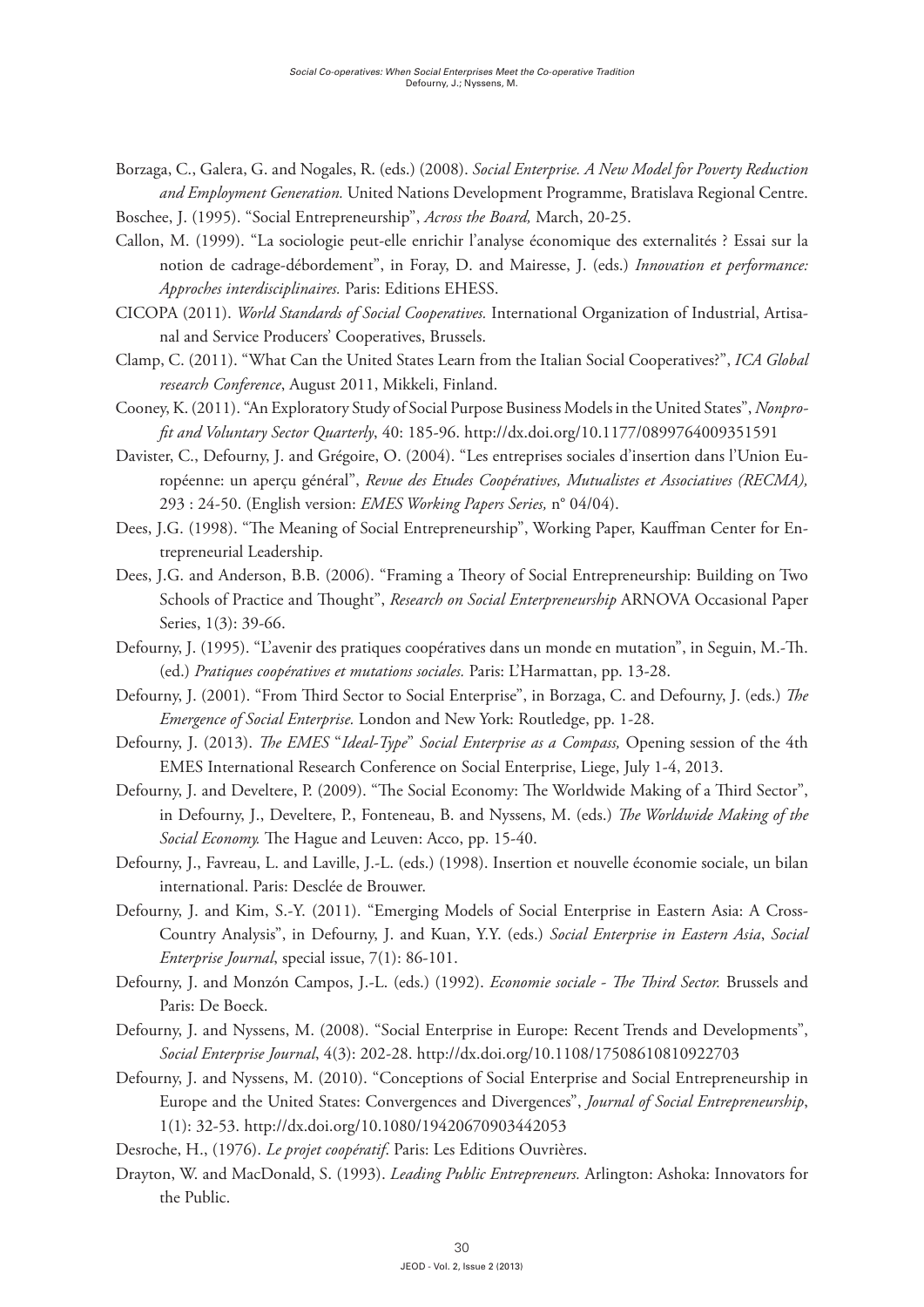- Emerson, J. (2006). "Moving Ahead Together: Implications of a Blended Value Framework for the Future of Social Entrepreneurship", in Nicholls, A. (ed.) (2006) *Social Enterpreneurship, New Models of Sustainable Social Change.* Oxford University Press, pp. 391-406.
- Emerson, J. and Twersky, F. (1996). *New Social Entrepreneurs: The Success, Challenge and Lessons of Nonprofit Enterprise Creation.* San Francisco: Roberts Foundation.
- Evers, A. and Laville, J.-L. (eds.) (2004). *The Third Sector in Europe.* Cheltenham: Edward Elgar.
- Favreau, L. (1998). "Le développement économique communautaire", in Defourny, J., Favreau, L. and Laville, J.-L. (eds.) Insertion et nouvelle économie sociale, un bilan international, Paris. Desclée de Brouwer.
- Galera, G. and Borzaga, C. (2009). "Social Enterprise: an International Overview of its Conceptual Evolution and Legal Implementation", *Social Enterprise Journal*, 5(3): 210-28. http://dx.doi. org/10.1108/17508610911004313
- Gardin, L. (2006). "A Variety of Resource Mixes inside Social Enterprises", in Nyssens, M. (ed.) *Social Enterprise - At the Crossroads of Market, Public Policies and Civil Society.* London and New York: Routledge, pp. 111-36.
- Gui, B. (1991). "The Economic Rationale for the Third Sector"*, Annals of Public and Cooperative Economics*, 62(4): 551-72. http://dx.doi.org/10.1111/j.1467-8292.1991.tb01367.x
- Hansmann, H. (1996). *The Ownership of Enterprise.* Cambridge: Harvard University Press.
- Hicks, A. and Kenworthy, K. (2003). "Varieties of Welfare Capitalism", *Socio-Economic Review*, 1: 27-61. http://dx.doi.org/10.1093/soceco/1.1.27
- Hulgård, L. (2004). "Work Integration Social Enterprises in Denmark", *EMES Working Papers*, No 04/08*.*
- Kerlin, J. (2006). "Social Enterprise in the United States and Europe: Understanding and Learning from the Differences", Voluntas, 17(3): 247–63. http://dx.doi.org/10.1007/s11266-006-9016-2
- Laville, J.-L. (2010). "Solidarity Economy", in Hart, K., Laville, J.-L. and Cattani, C. (eds.) *The Human Economy, a Citizen's Guide.* London: Polity Press, pp. 225-35.
- Laville, J.-L. and Nyssens, M. (2001). "The Social Enterprise. Towards a Theoretical Socio-economic Approach", in Borzaga, C. and Defourny, J. (eds.) *The Emergence of Social Enterprise.* London and New York: Routledge, pp. 312-32.
- Lewis, J. (1999). "Reviewing the Relationships Between the Voluntary Sector and the State in Britain in the 1990s", *Voluntas*, 10(3): pp. 255-70. http://dx.doi.org/10.1023/A:1021257001466
- Lund, L. (2011). *Solidarity as a Business Model: a Multiple Stakeholder Cooperative Manual.* Ohio Center for Employee Ownership.
- Mendell, M. (2010). "Reflections on the evolving landscape of social enterprise in North America", *Policy & Society*, pp. 243-56. http://dx.doi.org/10.1016/j.polsoc.2010.07.003
- Nyssens, M. (ed.) (2006). *Social Enterprise At the Crossroads of Market, Public Policies and Civil Society.* London and New York: Routledge.
- Ostrom, E. (1990). *Governing the Commons. The Evolution of Institutions for Collective Action*. Cambridge: Cambridge University Press. http://dx.doi.org/10.1017/CBO9780511807763
- Pestoff, V. (2004). "The Development and Future of the Social Economy in Sweden", in A. Evers and J.-L. Laville (eds.) *The Third Sector in Europe*. Cheltenham, UK/ Northampton, MA: Edward Elgar, pp. 63-82
- Salamon, L. (1987). "Partners in Public Service: The Scope and Theory of Government-Nonprofit Relations", in Powel, W.W. (ed.) *The Nonprofit Sector: a Research Handbook.* New Haven, CT: Yale University Press, pp. 99-117.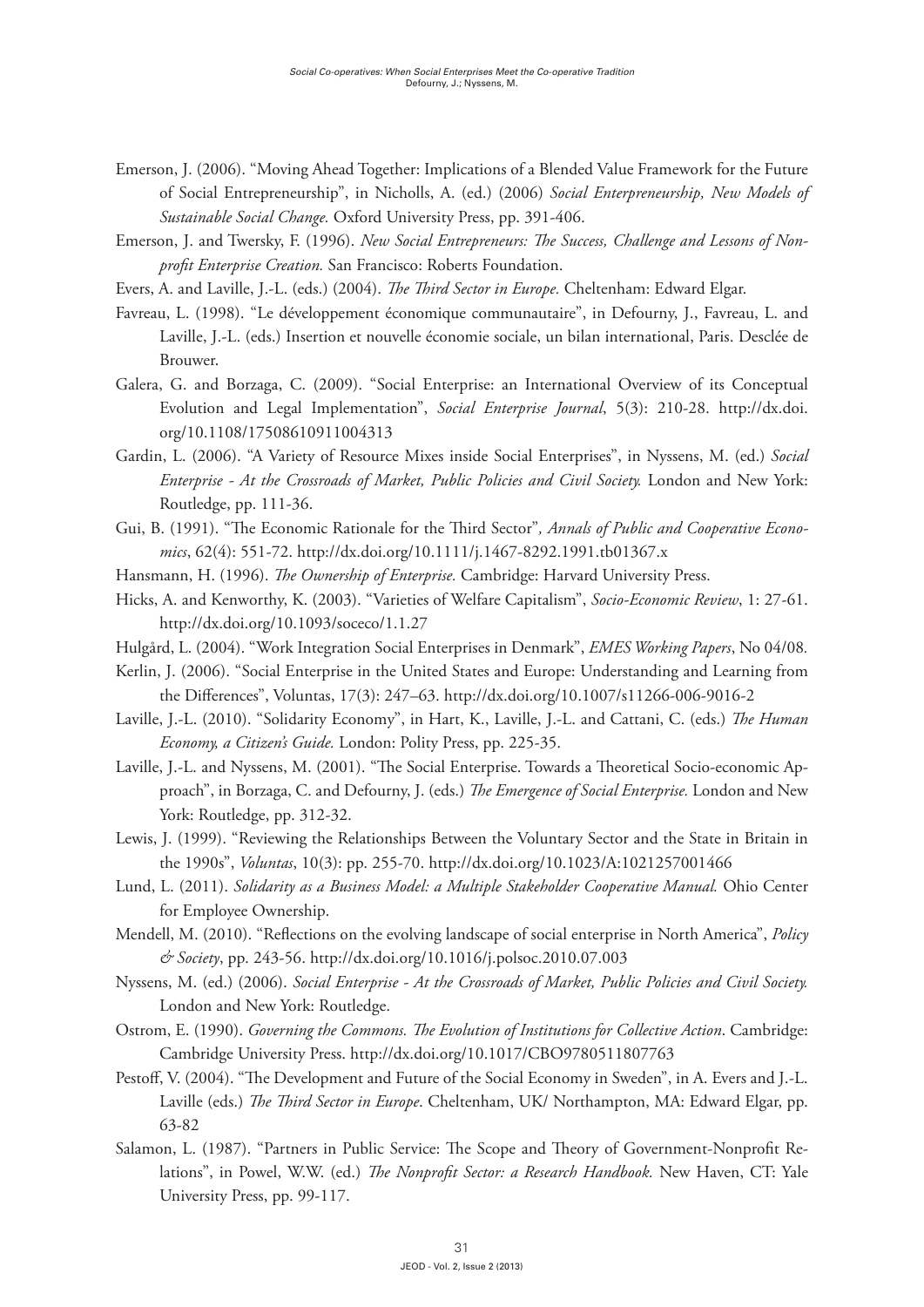- Salamon, L.M., Sokolowski, S.W. and associates (2004). *Global Civil Society; Dimensions of the Nonprofit Sector*, volume 2. Kumarian Press.
- Savitz, A. (2006). *The Triple Bottom Line: How Today's Best-Run Companies are Achieving Economic, Social, and Environmental Success — And How You Can Too*. San Francisco: Jossey-Bass/Wiley.
- Skloot, E. (1987). "Enterprise and Commerce in Non-profit Organizations", in Powell, W.W. (ed.) *The Non-profit Sector: a Research Handbook*. New Haven, CT: Yale University Press.
- Spear, R., Defourny, J., Favreau, L. and Laville, J.-L. (eds.) (2001). *Tackling Social Exclusion. The contribution of the Social Economy.* Aldershot: Ashgate.
- Stryjan, Y. (2004). "Work Integration Social Enterprises in Sweden", *EMES Working Papers*, No 04/02*.*
- Stryjan, Y. (2006). *Sweden: Social enterprises within a universal welfare state model*, in M. Nyssens (ed.), *Social enterprise—at the crossroads of market, public policies and civil society*. London/NewYork: Routledge, pp.206-221.
- Young, D. (1986). "Entrepreneurship and the Behavior of Non-profit Organizations: Elements of a Theory", in Rose-Ackerman, S. (ed.) *The Economics of Non-profit Institutions.* New York: Oxford University Press, pp. 161-84.
- Young, D. and Salamon, L.M. (2002). "Commercialization, Social Ventures, and For-Profit Competition", in Salamon, L.M. (ed.) *The State of Nonprofit America.* Washington DC: Brookings Institution, pp. 423-46.
- Yunus, M. (2010). *Building Social Business. The new kind of capitalism that can serve humanity's most pressing needs*. Public Affairs.